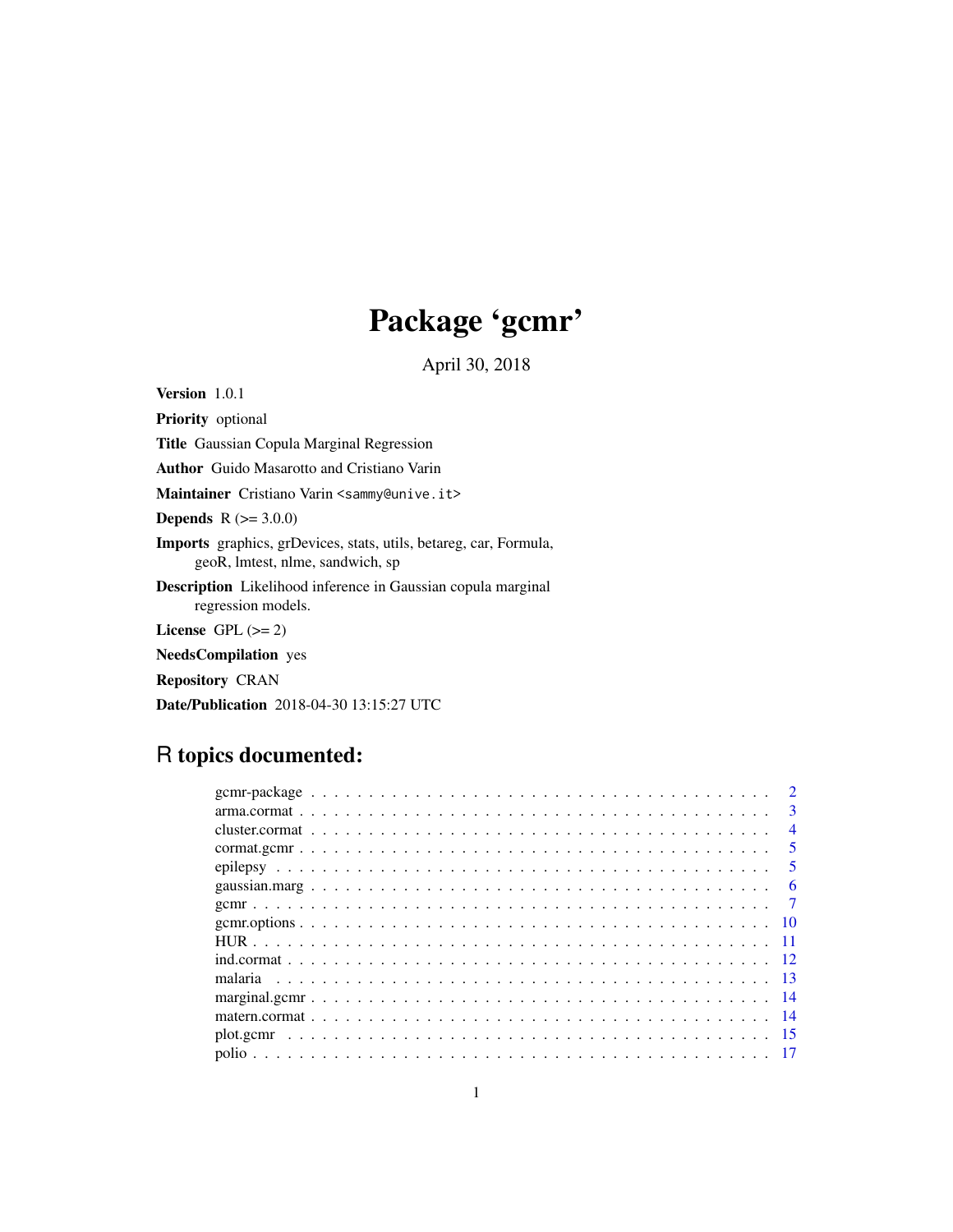# <span id="page-1-0"></span>2 gcmr-package

| Index |  |
|-------|--|
|       |  |
|       |  |
|       |  |
|       |  |

gcmr-package *Gaussian Copula Marginal Regression*

#### **Description**

Fits Gaussian copula marginal regression models described in Song (2000) and Masarotto and Varin (2012; 2017).

#### Details

Gaussian copula models are frequently used to extend univariate regression models to the multivariate case. The principal merit of the approach is that the specification of the regression model is conveniently separated from the dependence structure described in the familiar form of the correlation matrix of a multivariate Gaussian distribution (Song 2000). This form of flexibility has been successfully employed in several complex applications including longitudinal data analysis, spatial statistics, genetics and time series. Some useful references can be found in Masarotto and Varin (2012; 2017), Song et al. (2013) and Nikoloulopoulos (2015).

This package contains R functions that implement the methodology discussed in Masarotto and Varin (2012) and Guolo and Varin (2014). The main function is [gcmr](#page-6-1), which fits Gaussian copula marginal regression models. Inference is performed through a likelihood approach. Computation of the exact likelihood is possible only for continuous responses, otherwise the likelihood function is approximated by importance sampling. See Masarotto and Varin (2017) for details.

#### Author(s)

Guido Masarotto and Cristiano Varin.

#### References

Guolo, A. and Varin, C. (2014). Beta regression for time series analysis of bounded data, with application to Canada Google Flu Trends. *The Annals of Applied Statistics* 8, 74–88.

Masarotto, G. and Varin, C. (2012). Gaussian copula marginal regression. *Electronic Journal of Statistics* 6, 1517–1549. <http://projecteuclid.org/euclid.ejs/1346421603>.

Masarotto, G. and Varin C. (2017). Gaussian Copula Regression in R. *Journal of Statistical Software*, 77(8), 1–26. doi: [10.18637/jss.v077.i08.](http://doi.org/10.18637/jss.v077.i08)

Nikoloulopoulos A (2015). Efficient Estimation of High-dimensional Multivariate Normal Copula Models with Discrete Spatial Responses. *Stochastic Environmental Research and Risk Assessment*, to appear.

Song, P. X.-K. (2000). Multivariate dispersion models generated from Gaussian copula. *Scandinavian Journal of Statistics* 27, 305–320.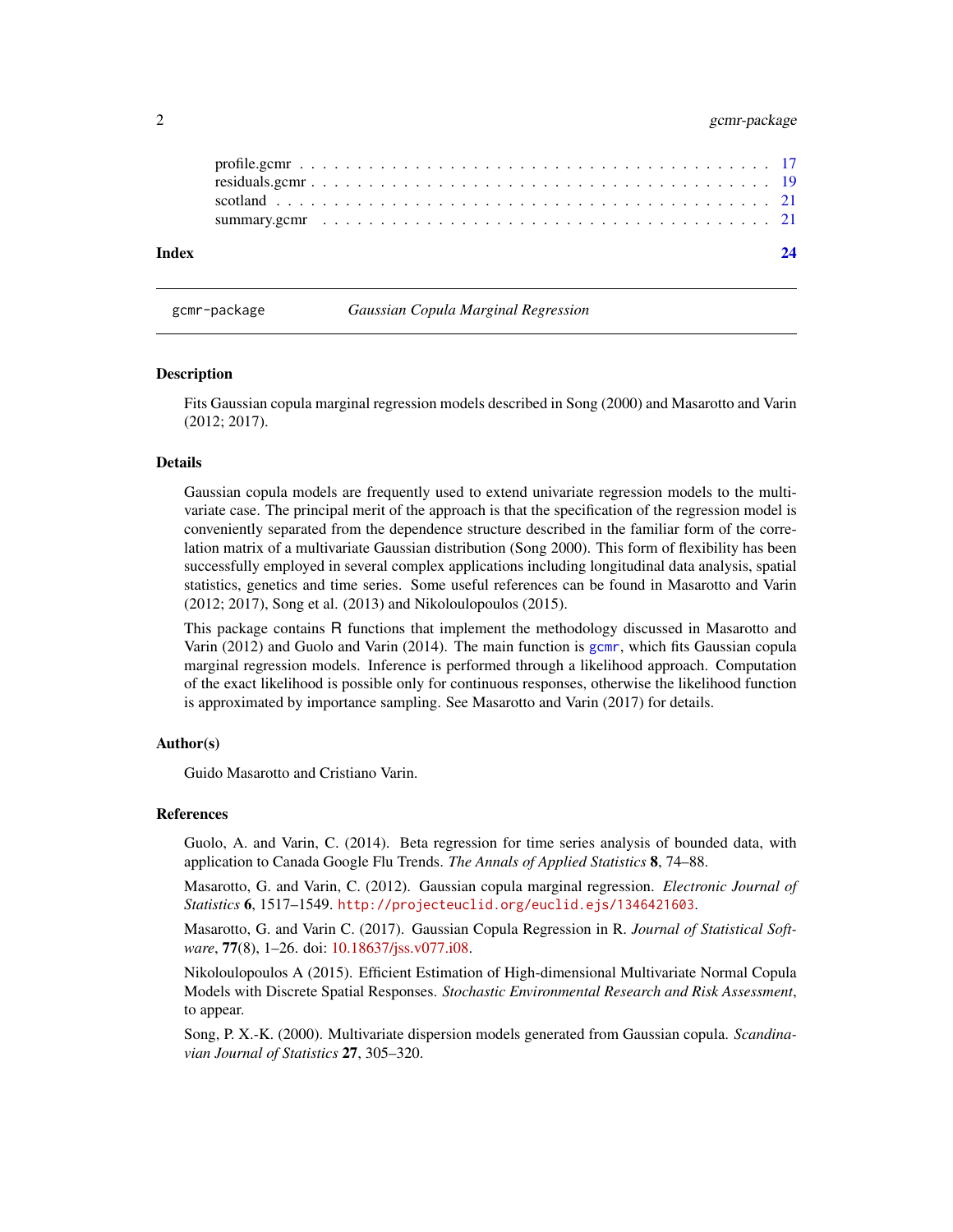# <span id="page-2-0"></span>arma.cormat 3

Song, P. X.-K., Li, M. and Zhang, P. (2013). Copulae in Mathematical and Quantitative Finance. In *Vector Generalized Linear Models: A Gaussian Copula Approach*, 251–276. Springer Berlin Heidelberg.

<span id="page-2-1"></span>arma.cormat *ARMA(p,q) Correlation*

# Description

Sets ARMA(p,q) correlation in Gaussian copula regression models.

#### Usage

arma.cormat(p, q)

# Arguments

| p | order of the autoregressive component. |
|---|----------------------------------------|
| a | order of the moving average component. |

# Value

An object of class [cormat.gcmr](#page-4-1) representing a correlation matrix with ARMA(p,q) structure.

#### Author(s)

Guido Masarotto and Cristiano Varin.

#### References

Masarotto, G. and Varin, C. (2012). Gaussian copula marginal regression. *Electronic Journal of Statistics* 6, 1517–1549. <http://projecteuclid.org/euclid.ejs/1346421603>.

Masarotto, G. and Varin C. (2017). Gaussian Copula Regression in R. *Journal of Statistical Software*, 77(8), 1–26. doi: [10.18637/jss.v077.i08.](http://doi.org/10.18637/jss.v077.i08)

# See Also

[gcmr](#page-6-1).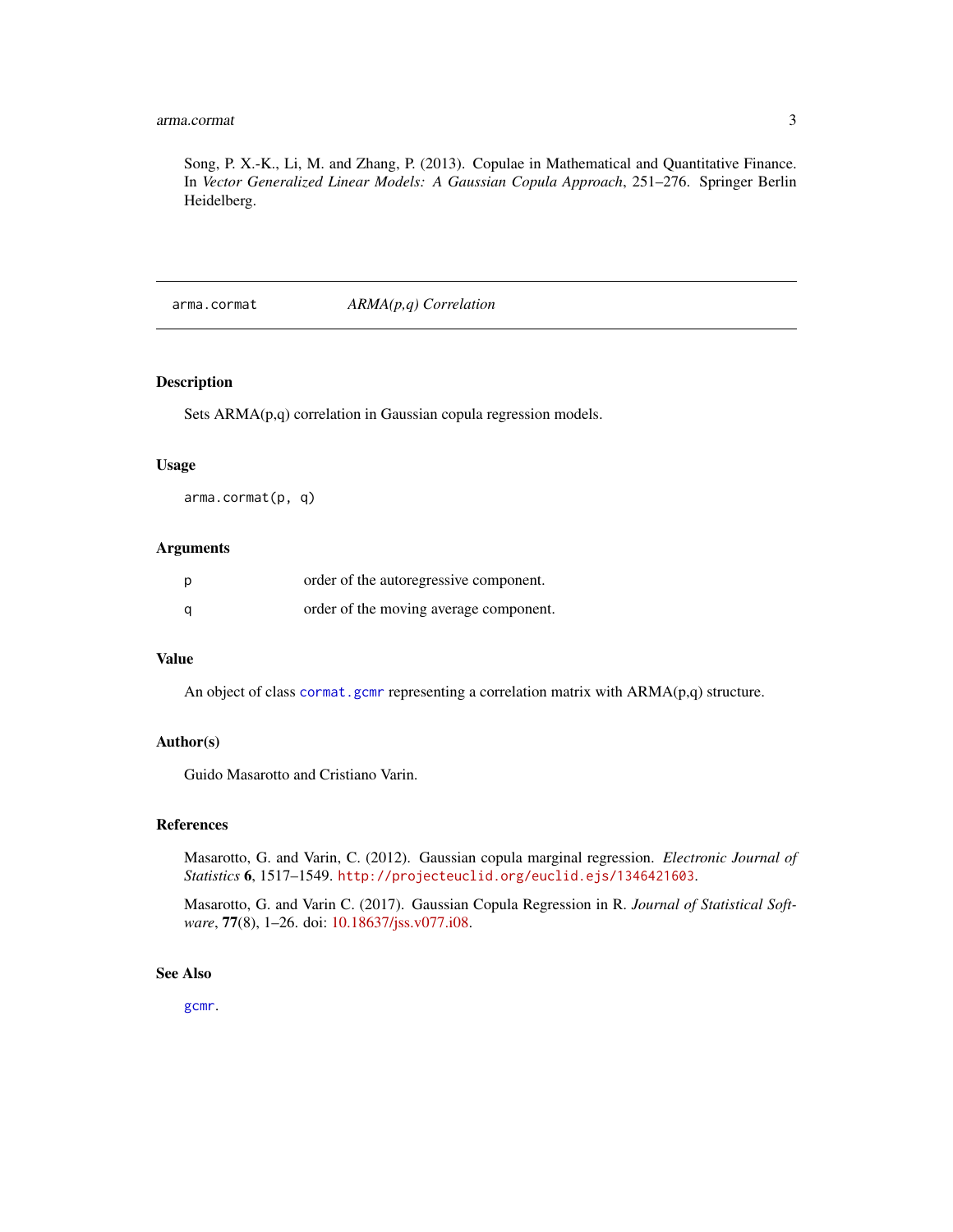<span id="page-3-1"></span><span id="page-3-0"></span>

#### Description

Sets longitudinal/clustered data correlation in Gaussian copula regression models.

#### Usage

```
cluster.cormat(id, type = c("independence", "ar1", "ma1",
        "exchangeable", "unstructured"))
```
# Arguments

| id   | cluster are contiguous.                                    | subject id. This is a vector of the same lenght of the number of observations.<br>Please note that data must be sorted in way that observations from the same |
|------|------------------------------------------------------------|---------------------------------------------------------------------------------------------------------------------------------------------------------------|
| type | lowing are implemented:                                    | a character string specifying the correlation structure. At the moment, the fol-                                                                              |
|      | independence<br>ar1<br>ma1<br>exchangeable<br>unstructured | working independence.<br>autoregressive of order 1.<br>moving average of order 1.<br>exchangeable.<br>unstructured.                                           |

#### Details

The correlation matrices are inherited from the [nlme](#page-0-0) package (Pinheiro and Bates, 2000).

# Value

An object of class [cormat.gcmr](#page-4-1) representing a correlation matrix for longitudinal or clustered data.

#### Author(s)

Guido Masarotto and Cristiano Varin.

#### References

Masarotto, G. and Varin, C. (2012). Gaussian copula marginal regression. *Electronic Journal of Statistics* 6, 1517–1549. <http://projecteuclid.org/euclid.ejs/1346421603>.

Masarotto, G. and Varin C. (2017). Gaussian Copula Regression in R. *Journal of Statistical Software*, 77(8), 1–26. doi: [10.18637/jss.v077.i08.](http://doi.org/10.18637/jss.v077.i08)

Pinheiro, J.C. and Bates, D.M. (2000). *Mixed-Effects Models in S and S-PLUS*. Springer.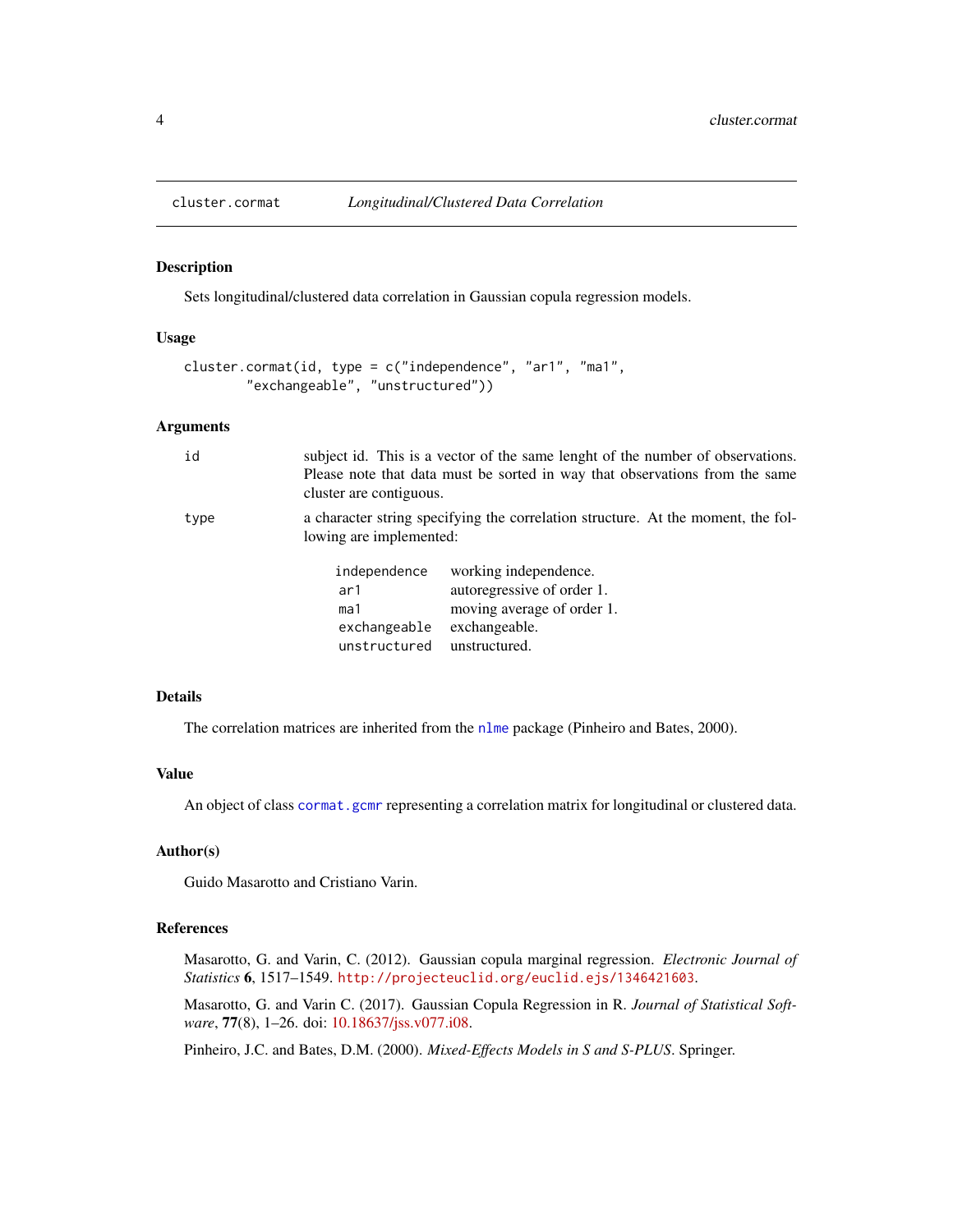#### <span id="page-4-0"></span>epilepsy 5

# See Also

[gcmr](#page-6-1), [nlme](#page-0-0).

<span id="page-4-1"></span>cormat.gcmr *Correlation Matrices for Gaussian Copula Regression Models*

#### Description

Class of correlation matrices available in the [gcmr](#page-6-1) package.

# Value

At the moment, the following are implemented:

| ind.cormat     | working independence.        |
|----------------|------------------------------|
| arma.cormat    | $ARMA(p,q)$ .                |
| cluster.cormat | longitudinal/clustered data. |
| matern.cormat  | Matern spatial correlation.  |

# Author(s)

Guido Masarotto and Cristiano Varin.

#### References

Masarotto, G. and Varin, C. (2012). Gaussian copula marginal regression. *Electronic Journal of Statistics* 6, 1517–1549. <http://projecteuclid.org/euclid.ejs/1346421603>.

Masarotto, G. and Varin C. (2017). Gaussian Copula Regression in R. *Journal of Statistical Software*, 77(8), 1–26. doi: [10.18637/jss.v077.i08.](http://doi.org/10.18637/jss.v077.i08)

#### See Also

[gcmr](#page-6-1), [ind.cormat](#page-11-1), [arma.cormat](#page-2-1), [cluster.cormat](#page-3-1), [matern.cormat](#page-13-1).

epilepsy *Epilitic Seizures Data*

# Description

Longitudinal study on epilitic seizures (Thall and Vail, 1990; Diggle et al. 2002). The data consist into 59 individuals with five observations each: The baseline eight-week interval and measurements collected at subsequent visits every two-week.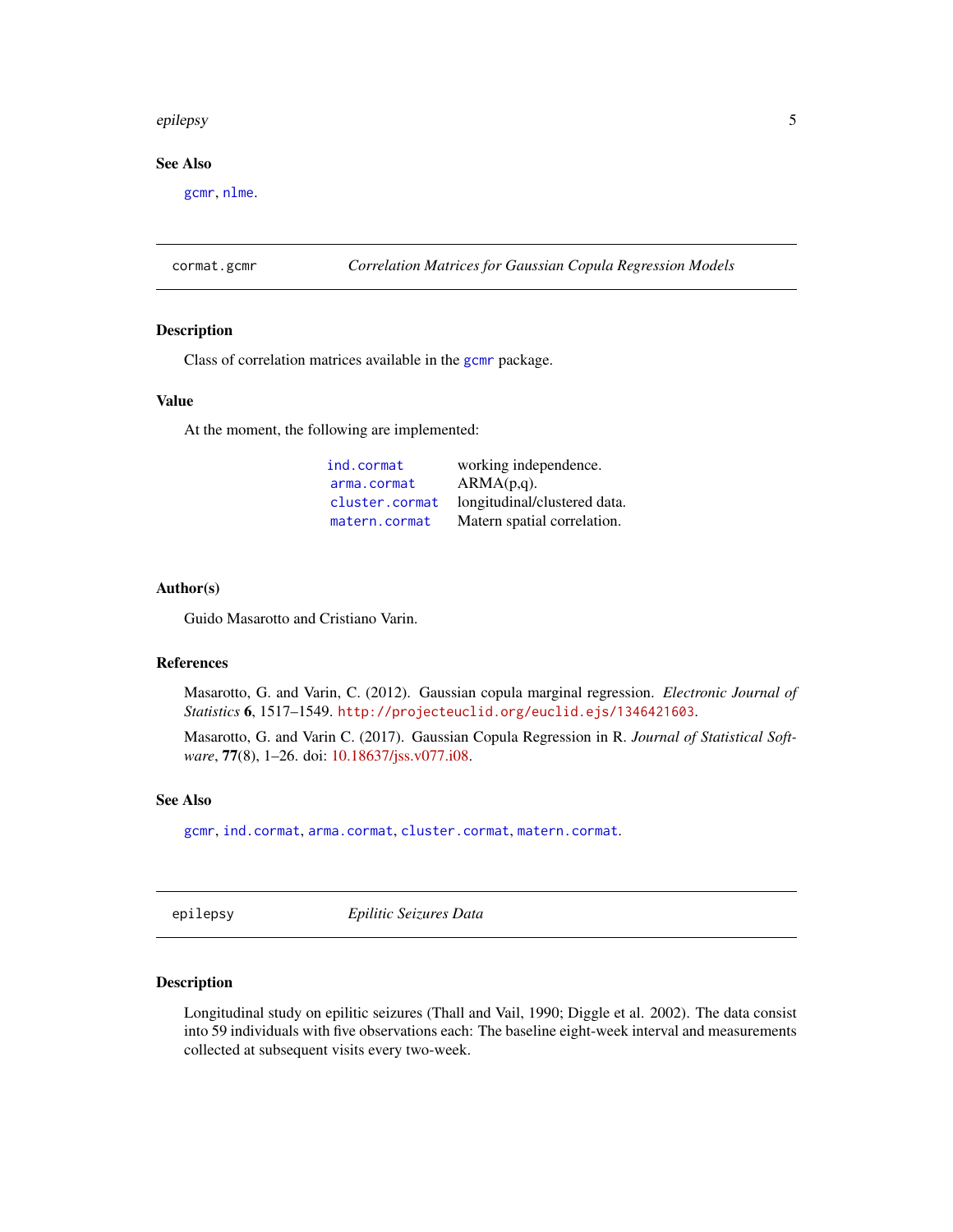#### <span id="page-5-0"></span>Usage

data(epilepsy)

#### Format

| id     | patient's id.                                                                    |
|--------|----------------------------------------------------------------------------------|
| age    | patient's age.                                                                   |
| trt    | indicator if the patient is treated with progabide $(1)$ or with placebo $(2)$ . |
| counts | number of epileptic seizures.                                                    |
| time   | observation period in weeks (8 for baseline and 2 for subsequent visits).        |
| visit  | indicator if observation at baseline $(0)$ or subsequent visit $(1)$ .           |

# Source

Thall, P.F. and Vail S.C. (1990). Some covariance models for longitudinal count data with overdispersion. *Biometrics* 46, 657–671.

## References

Diggle, P.J., Heagerty, P., Liang, K.Y. and Zeger, S.L. (2002). *Analysis of Longitudinal Data*. Oxford: Oxford University Press. Second edition.

<span id="page-5-2"></span>

| gaussian.marg | Marginals in Gaussian Copula Marginal Regression Models |  |
|---------------|---------------------------------------------------------|--|
|               |                                                         |  |

# <span id="page-5-1"></span>Description

These functions set the marginals in Gaussian copula marginal regression models.

# Usage

```
beta.marg(link = "logit")binomial.marg(link = "logit")
Gamma.marg(link = "inverse")
gaussian.marg(link = "identity")
negbin.marg(link = "log")
poisson.marg(link = "log")
weibull.marg(link = "log")
```
# Arguments

link a specification for the model link function. See [family](#page-0-0) for the special case of generalized linear models.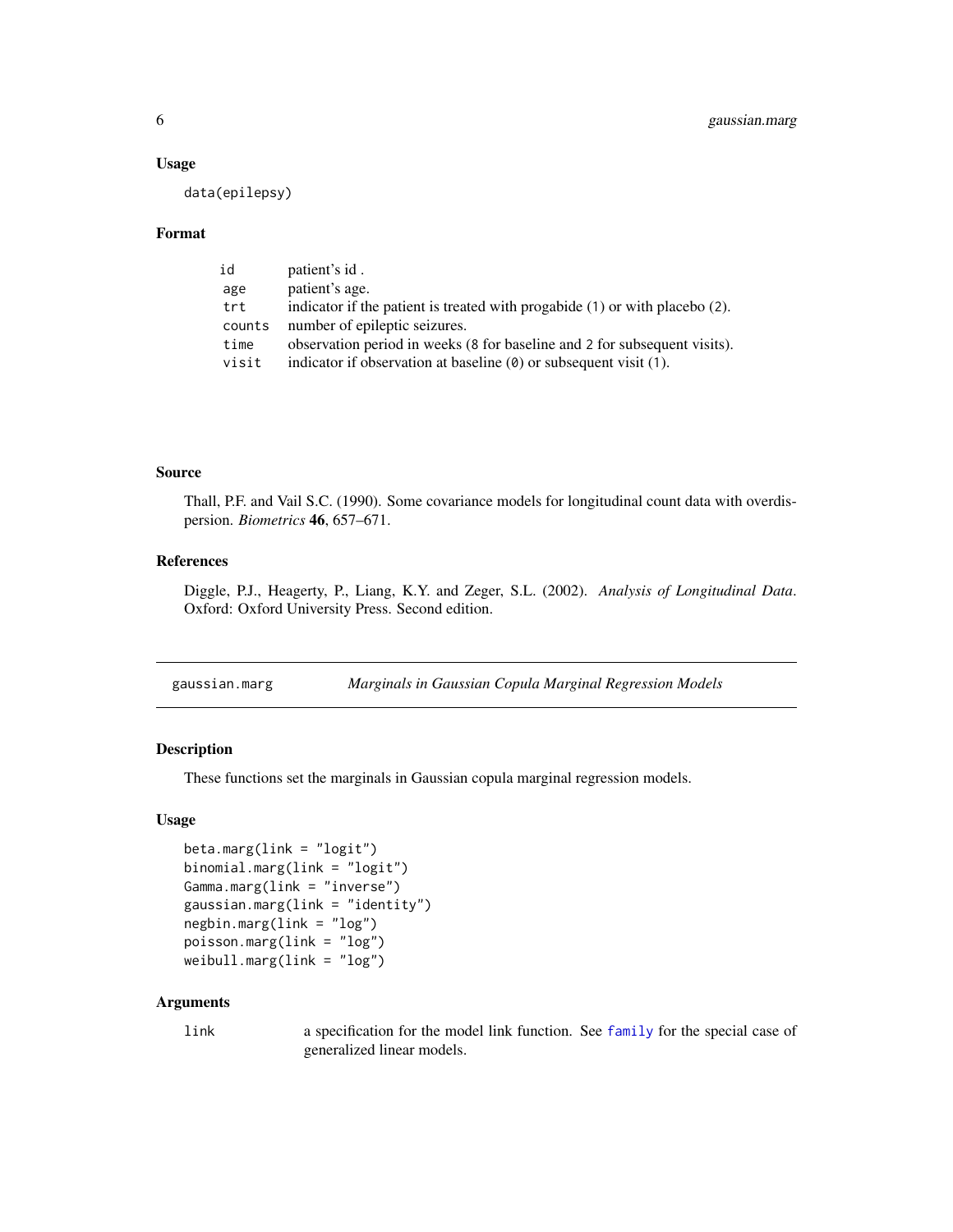<span id="page-6-0"></span>gcmr  $\sim$  7

#### Details

Beta marginals specified by beta.marg are parametrized in terms of mean and dispersion as in [betareg](#page-0-0). See Cribari-Neto and Zeileis (2010) and Ferrari and Cribari-Neto (2004).

For binomial marginals specified by binomial.marg, the response is specified as a factor when the first level denotes failure and all others success or as a two-column matrix with the columns giving the numbers of successes and failures.

Negative binomial marginals implemented in negbin.marg are parametrized such that  $var(Y)$  =  $E(Y) + kE(Y)^{2}$ .

For back-compatibility with previous versions of the gcmr package, short names for the marginals bn.marg, gs.marg, nb.marg, and ps.marg remain valid as an alternative to (preferred) longer versions binomial.marg, gaussian.marg, negbin.marg, and poisson.marg.

#### Value

An object of class [marginal.gcmr](#page-13-2) representing the marginal component.

# Author(s)

Guido Masarotto and Cristiano Varin.

#### References

Cribari-Neto, F. and Zeileis, A. (2010). Beta regression in R. *Journal of Statistical Software* 34, 1–24. <http://www.jstatsoft.org/v34/i02/>.

Ferrari, S.L.P. and Cribari-Neto, F. (2004). Beta regression for modeling rates and proportions. *Journal of Applied Statistics* 31 (7), 799–815.

Masarotto, G. and Varin, C. (2012). Gaussian copula marginal regression. *Electronic Journal of Statistics* 6, 1517–1549. <http://projecteuclid.org/euclid.ejs/1346421603>.

Masarotto, G. and Varin C. (2017). Gaussian Copula Regression in R. *Journal of Statistical Software*, 77(8), 1–26. doi: [10.18637/jss.v077.i08.](http://doi.org/10.18637/jss.v077.i08)

#### See Also

[gcmr](#page-6-1), [betareg](#page-0-0).

<span id="page-6-1"></span>gcmr *Fitting Gaussian Copula Marginal Regression Models by Maximum (Simulated) Likelihood.*

# Description

Fits Gaussian copula marginal regression models by maximum (simulated) likelihood.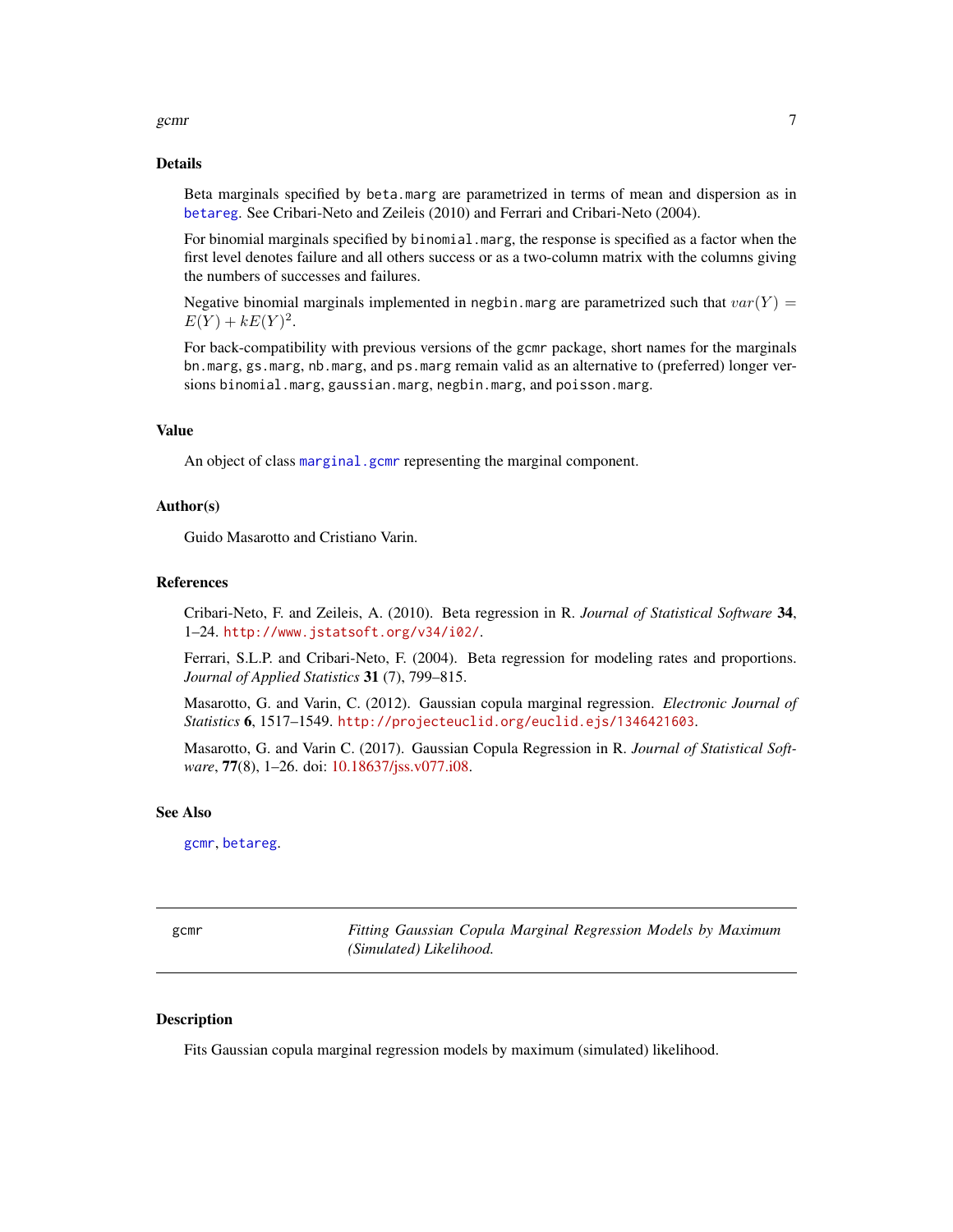#### <span id="page-7-0"></span>Usage

```
gcmr(formula, data, subset, offset, marginal,
     cormat, start, fixed, options=gcmr.options(...), model=TRUE,...)
gcmr.fit(x=rep(1,NROW(y)), y, z=NULL, offset=NULL,
marginal, cormat, start, fixed, options=gcmr.options())
```
# Arguments

| formula  | a symbolic description of the model to be fitted of type $y \sim x$ or $y \sim x$   z, for<br>details see below.                                                                                                                  |
|----------|-----------------------------------------------------------------------------------------------------------------------------------------------------------------------------------------------------------------------------------|
| data     | an optional data frame, list or environment (or object coercible by as . data. frame<br>to a data frame) containing the variables in the model. If not found in data, the<br>variables are taken from environment (formula).      |
| subset   | an optional vector specifying a subset of observations to be used in the fitting<br>process.                                                                                                                                      |
| offset   | optional numeric vector with an a priori known component to be included in the<br>linear predictor for the mean. When appropriate, offset may also be a list of two<br>offsets for the mean and precision equation, respectively. |
| x        | design matrix.                                                                                                                                                                                                                    |
| У        | vector of observations.                                                                                                                                                                                                           |
| z        | optional design matrix for the dispersion/shape.                                                                                                                                                                                  |
| marginal | an object of class marginal.gcm specifying the marginal part of the model.                                                                                                                                                        |
| cormat   | an object of class cormat. gonr representing the correlation matrix of the errors.                                                                                                                                                |
| start    | optional numeric vector with starting values for the model parameters.                                                                                                                                                            |
| fixed    | optional numeric vector of the same length as the total number of parameters. If<br>supplied, only NA entries in fixed will be varied.                                                                                            |
| options  | list of options passed to function gcmr.options.                                                                                                                                                                                  |
| model    | logical. If TRUE, then the model frame is returned.                                                                                                                                                                               |
| $\cdots$ | arguments passed to gcmr.options.                                                                                                                                                                                                 |

# Details

Function [gcmr](#page-6-1) computes maximum likelihood estimation in Gaussian copula marginal regression models. Computation of the exact likelihood is possible only for continuous responses, otherwise the likelihood function is approximated by importance sampling. See Masarotto and Varin (2012; 2017) for details.

Standard formula  $y \sim x1 + x2$  indicates that the mean response is modelled as a function of covariates x1 and x2 through an appropriate link function. Extended formula  $y \sim x1 + x2$  | z1 + z2 indicates that the dispersion (or the shape) parameter of the marginal distribution is modelled as a function of covariates z1 and z2. Dispersion (or shape) parameters are always modelled on logarithm scale. The model specification is inspired by beta regression as implemented in [betareg](#page-0-0) (Cribari-Neto and Zeileis, 2010) through extended [Formula](#page-0-0) objects (Zeileis and Croissant, 2010).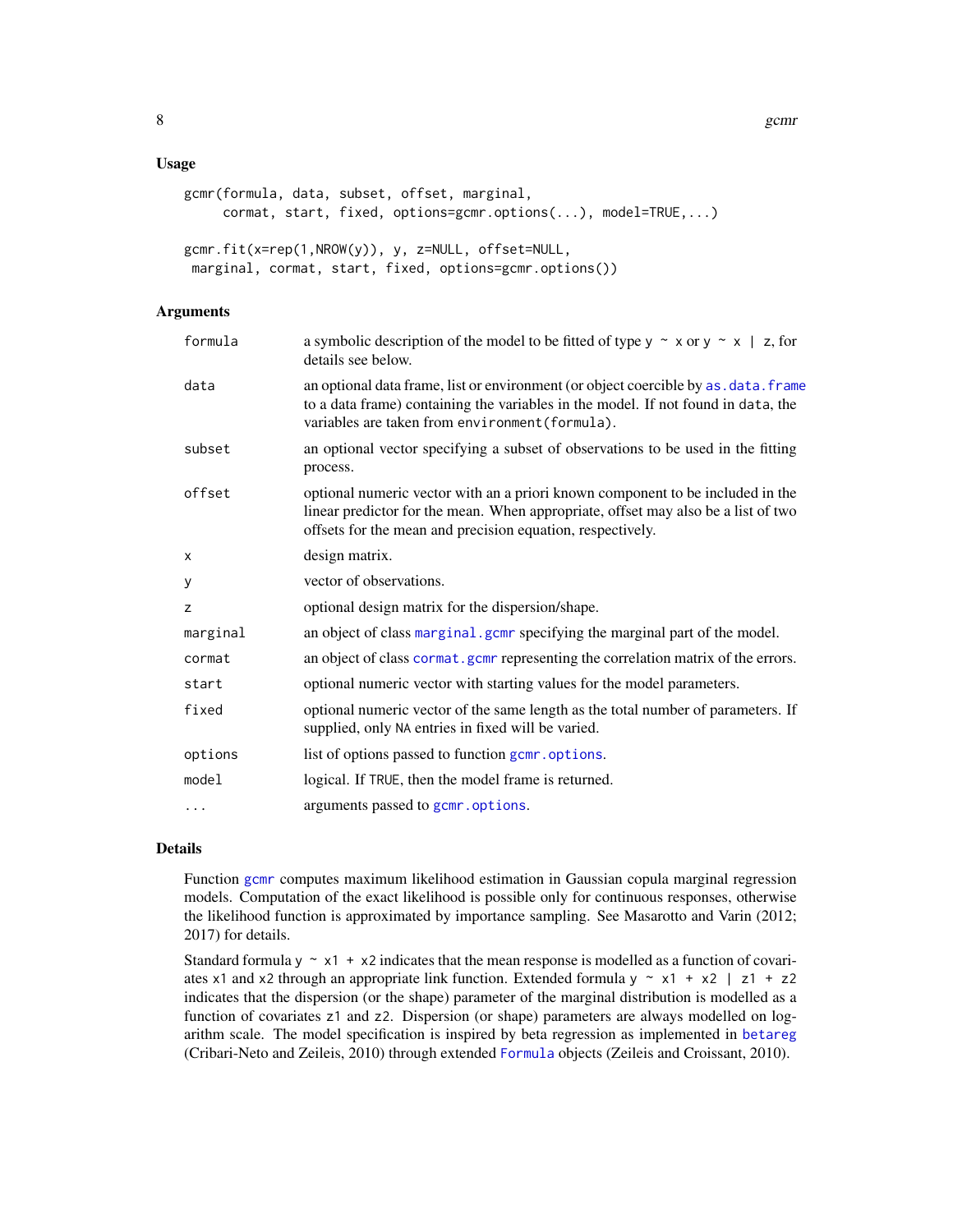#### <span id="page-8-0"></span>gcmr 9

For binomial marginals specified by [binomial.marg](#page-5-1) the response is specified as a factor when the first level denotes failure and all others success or as a two-column matrix with the columns giving the numbers of successes and failures.

gcmr.fit is the workhorse function: it is not normally called directly but can be more efficient where the response vector and design matrix have already been calculated.

# Value

An object of class "gcmr" with the following components:

| estimate      | the maximum likelihood estimate.                                             |
|---------------|------------------------------------------------------------------------------|
| maximum       | the maximum likelihood value.                                                |
| hessian       | (minus) the Hessian at the maximum likelihood estimate.                      |
| jac           | the Jacobian at the maximum likelihood estimate.                             |
| fitted.values | the fitted values.                                                           |
| marginal      | the marginal model used.                                                     |
| cormat        | the correlation matrix used.                                                 |
| fixed         | the numeric vector indicating which parameters are constants.                |
| ibeta         | the indices of marginal parameters.                                          |
| igamma        | the indices of dependence parameters.                                        |
| nbeta         | the number of marginal parameters.                                           |
| ngamma        | the number of dependence parameters.                                         |
| options       | the fitting options used, see gcmr.options.                                  |
| call          | the matched call.                                                            |
| formula       | the model formula.                                                           |
| terms         | the terms objects for the fitted model.                                      |
| levels        | the levels of the categorical regressors.                                    |
| model         | the model frame, returned only if model=TRUE.                                |
| contrasts     | the contrasts corresponding to levels.                                       |
| y             | the y vector used.                                                           |
| X             | the model matrix used for the mean response.                                 |
| z             | the (optional) model matrix used for the dispersion/shape.                   |
| offset        | the offset used.                                                             |
| n             | the number of observations.                                                  |
| not.na        | the vector of binary indicators of the available observations (not missing). |

Functions [coefficients](#page-0-0), [logLik](#page-0-0), [fitted](#page-0-0), [vcov.gcmr](#page-20-1) and [residuals.gcmr](#page-18-1) can be used to extract various useful features of the value returned by [gcmr](#page-6-1). Function [plot.gcmr](#page-14-1) produces various diagnostic plots for fitted gcmr objects.

# Author(s)

Guido Masarotto and Cristiano Varin.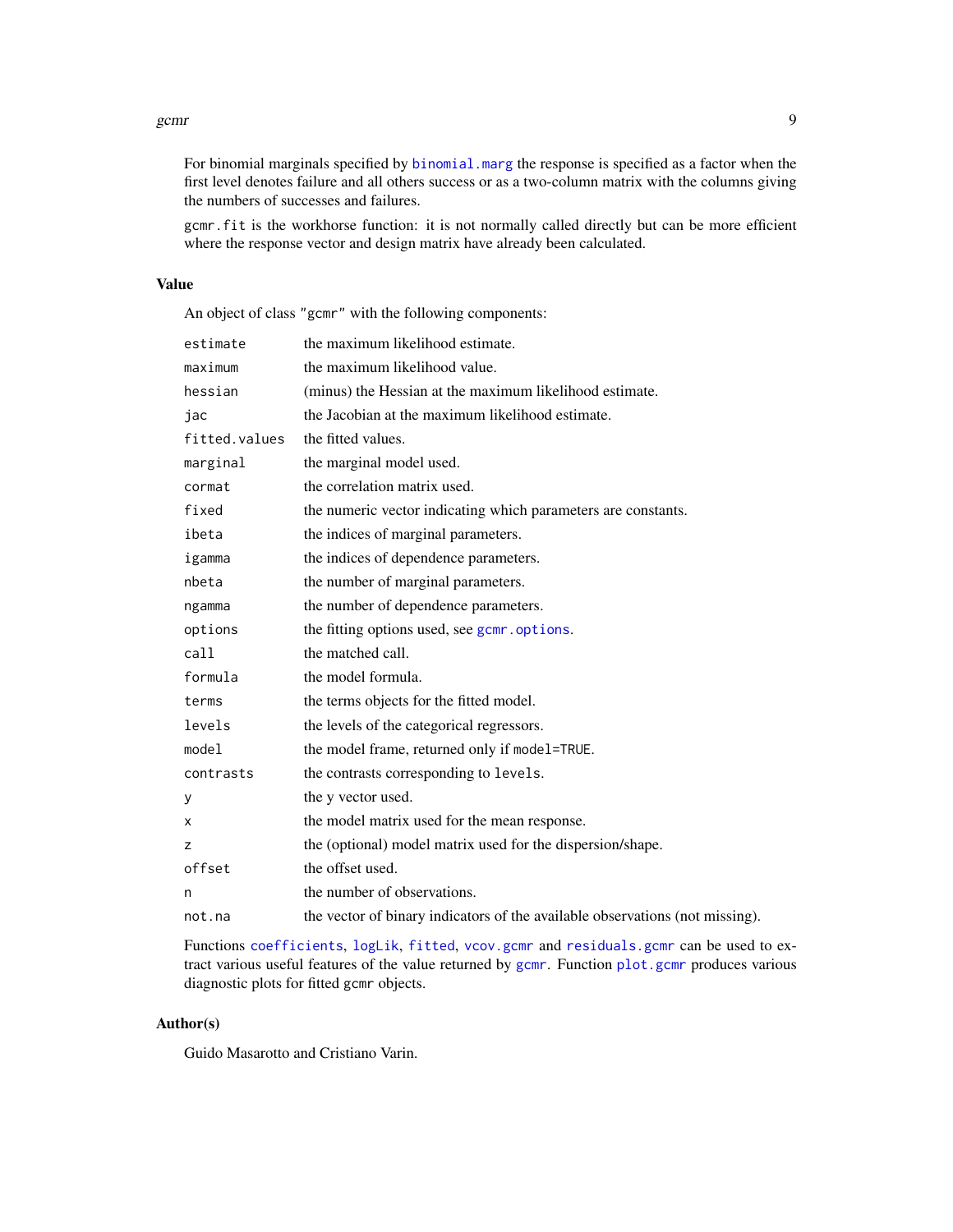#### <span id="page-9-0"></span>References

Cribari-Neto, F. and Zeileis, A. (2010). Beta regression in R. *Journal of Statistical Software* 34, 1–24. <http://www.jstatsoft.org/v34/i02/>.

Masarotto, G. and Varin, C. (2012). Gaussian copula marginal regression. *Electronic Journal of Statistics* 6, 1517–1549. <http://projecteuclid.org/euclid.ejs/1346421603>.

Masarotto, G. and Varin C. (2017). Gaussian Copula Regression in R. *Journal of Statistical Software*, 77(8), 1–26. doi: [10.18637/jss.v077.i08.](http://doi.org/10.18637/jss.v077.i08)

Rocha, A.V. and Cribari-Neto, F. (2009). Beta autoregressive moving average models. *Test* 18, 529–545.

Zeileis, A. and Croissant, Y. (2010). Extended model formulas in R: Multiple parts and multiple responses. *Journal of Statistical Software* 34, 1–13. <http://www.jstatsoft.org/v34/i01/>.

# See Also

[cormat.gcmr](#page-4-1), [marginal.gcmr](#page-13-2), [gcmr.options](#page-9-1), [Formula](#page-0-0), [betareg](#page-0-0).

#### Examples

```
## negative binomial model for longitudinal data
data(epilepsy)
gcmr(counts ~ offset(log(time)) + visit + trt + visit:trt, data = epilepsy,
subset = (id != 49), marginal = negbin.marg, cormat = cluster.cormat(id, "ar1"),
options=gcmr.options(seed=123, nrep=100 ))
## Hidden Unemployment Rate (HUR) data (Rocha and Cribari-Neto, 2009)
## beta regression with ARMA(1,3) errors
data(HUR)
trend <- scale(time(HUR))
gcm(HUR \sim trend | trend, marginal = beta.marg, cormat = arma.cormat(1, 3))
```
<span id="page-9-1"></span>

|  | gcmr.options |
|--|--------------|
|--|--------------|

gcmr.options *Setting Options for Fitting Gaussian Copula Marginal Regression Models*

#### Description

Sets options that affect the fitting of Gaussian copula marginal regression models.

# Usage

```
gcmr.options(seed = round(runif(1, 1, 1e+05)), nrep = c(100, 1000),
   no.se = FALSE, method = c("BFGS", "Nelder-Mead", "CG"), ...)
```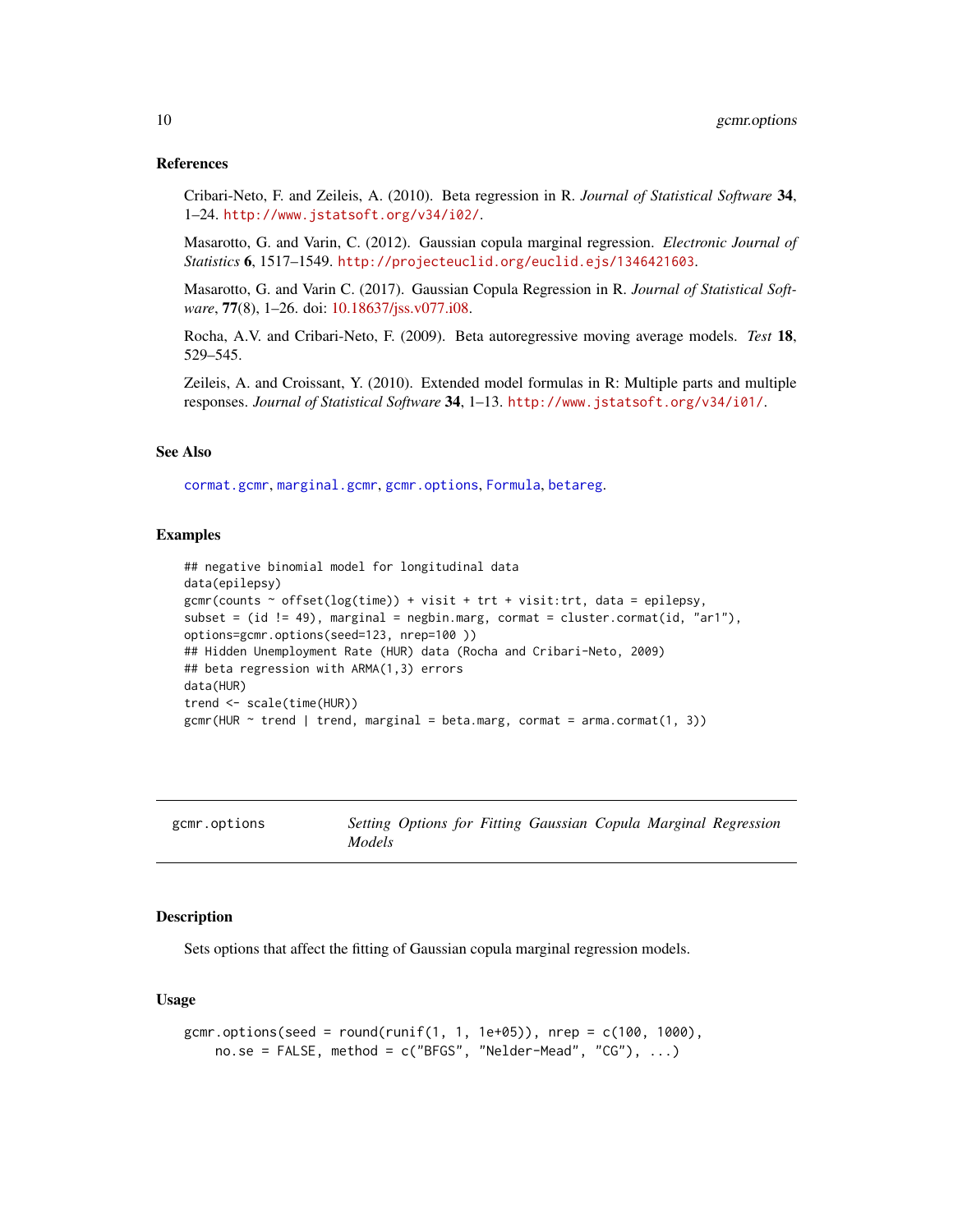#### <span id="page-10-0"></span> $HUR$  and  $11$

# Arguments

| seed     | seed of the pseudorandom generator used in the importance sampling algorithm<br>for likelihood approximation in case of discrete responses.                                                                                                                                                                                                                                                                                                                                                                                                                                                                              |
|----------|--------------------------------------------------------------------------------------------------------------------------------------------------------------------------------------------------------------------------------------------------------------------------------------------------------------------------------------------------------------------------------------------------------------------------------------------------------------------------------------------------------------------------------------------------------------------------------------------------------------------------|
| nrep     | Monte Carlo size of the importance sampling algorithm for likelihood approxi-<br>mation in case of discrete responses. nrep can be a vector so that the model is<br>fitted with a sequence of different Monte Carlo sizes. In this case, the starting<br>values for optimization of the likelihood are taken from the previous fitting. A<br>reasonable strategy is to fit the model with a small Monte Carlo size to obtain<br>sensible starting values and then refit with a larger Monte Carlo size. The de-<br>fault value is 100 for the first optimization and 1000 for the second and definitive<br>optimization. |
| no.se    | logical. Should standard errors be computed and returned or not?                                                                                                                                                                                                                                                                                                                                                                                                                                                                                                                                                         |
| method   | a character string specifying the method argument passed to optim. The default<br>optimization routine is the quasi-Newton algorithm BFGS. See optim for details.                                                                                                                                                                                                                                                                                                                                                                                                                                                        |
| $\cdots$ | arguments passed to optim.                                                                                                                                                                                                                                                                                                                                                                                                                                                                                                                                                                                               |

# Value

A list containing the options.

# Author(s)

Guido Masarotto and Cristiano Varin.

# References

Masarotto, G. and Varin, C. (2012). Gaussian copula marginal regression. *Electronic Journal of Statistics* 6, 1517–1549. <http://projecteuclid.org/euclid.ejs/1346421603>.

Masarotto, G. and Varin C. (2017). Gaussian Copula Regression in R. *Journal of Statistical Software*, 77(8), 1–26. doi: [10.18637/jss.v077.i08.](http://doi.org/10.18637/jss.v077.i08)

# See Also

[gcmr](#page-6-1)

HUR *Hidden Unemployment in Sao Paulo*

# Description

Rate of hidden unemployment due to substandard work conditions in Sao Paulo, Brazil (Rocha and Cribari-Neto, 2009).

#### Usage

data(HUR)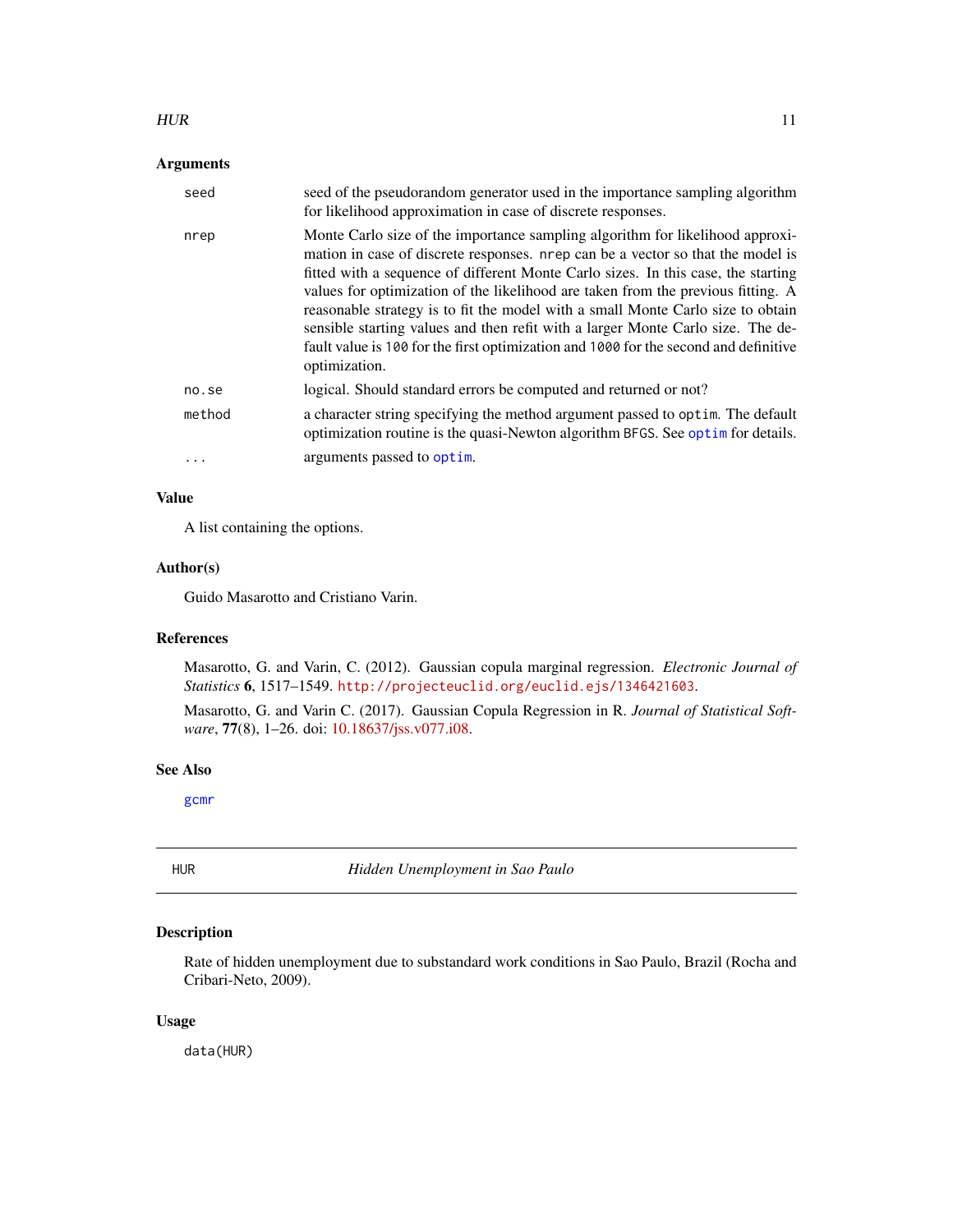# <span id="page-11-0"></span>Source

Institute of Applied Economic Research (Ipea), Brazil. Data obtained from the IPEAdata website <http://www.ipeadata.gov.br>.

# References

Rocha, A.V. and Cribari-Neto, F. (2009). Beta autoregressive moving average models. *Test* 18, 529–545.

<span id="page-11-1"></span>ind.cormat *Working Independence Correlation*

# Description

Sets working independence correlation in Gaussian copula marginal regression models.

#### Usage

```
ind.cormat()
```
#### Value

An object of class [cormat.gcmr](#page-4-1) representing an identity correlation matrix.

# Author(s)

Guido Masarotto and Cristiano Varin.

# References

Masarotto, G. and Varin, C. (2012). Gaussian copula marginal regression. *Electronic Journal of Statistics* 6, 1517–1549. <http://projecteuclid.org/euclid.ejs/1346421603>.

Masarotto, G. and Varin C. (2017). Gaussian Copula Regression in R. *Journal of Statistical Software*, 77(8), 1–26. doi: [10.18637/jss.v077.i08.](http://doi.org/10.18637/jss.v077.i08)

# See Also

[gcmr](#page-6-1).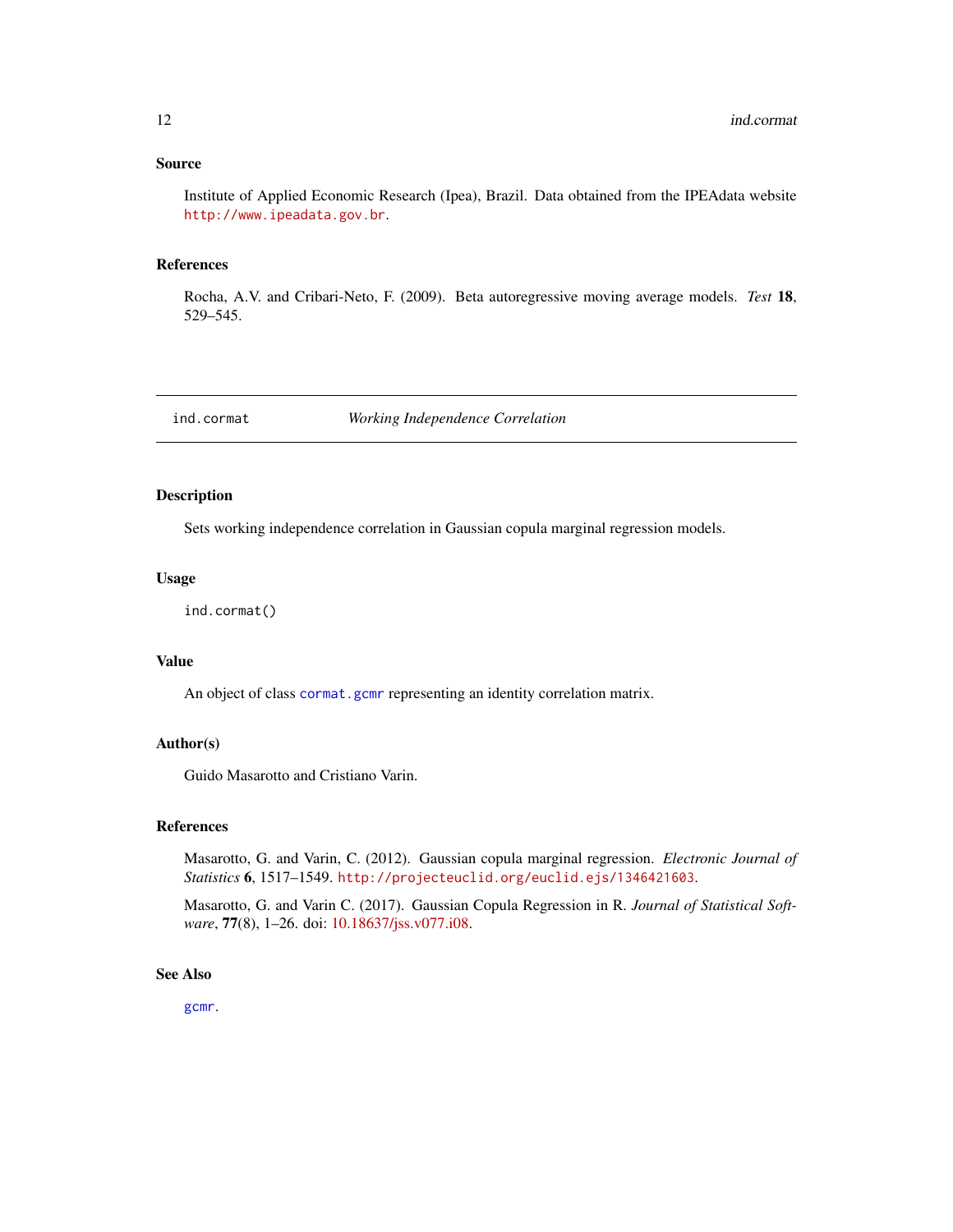<span id="page-12-0"></span>

# Description

Malaria prevalence in children in Gambia. The data are constructed from the gambia dataframe in the geoR package (Diggle and Ribeiro, 2007) by village aggregation.

#### Usage

data(malaria)

#### Format

A data frame with the 65 observations with the following variables

| x       | x-coordinate of the village (UTM).                                                                 |
|---------|----------------------------------------------------------------------------------------------------|
| y       | y-coordinate of the village (UTM).                                                                 |
| cases   | number of sampled children with malaria in each village.                                           |
| size    | number of sampled children in each village.                                                        |
| age     | mean age of the sampled children in each village.                                                  |
| netuse  | frequency of sampled children who regularly sleep under a bed-net in each village.                 |
| treated | frequency of sampled children whose bed-net is treated.                                            |
| green   | measure of vegetation green-ness in the immediate vicinity of the village.                         |
| phc     | indicator variable denoting the presence $(1)$ or absence $(0)$ of a health center in the village. |
| area    | indicator of the village area (Diggle et al., 2002).                                               |

# Source

Diggle, P.J. and Ribeiro Jr, P.J. (2007). *Model Based Geostatistics*. New York: Springer.

#### References

Thomson, M., Connor, S., D Alessandro, U., Rowlingson, B., Diggle, P., Cresswell, M. and Greenwood, B. (1999). Predicting malaria infection in Gambian children from satellite data and bednet use surveys: the importance of spatial correlation in the interpretation of results. *American Journal of Tropical Medicine and Hygiene* 61, 2–8.

Diggle, P., Moyeed, R., Rowlingson, B. and Thomson, M. (2002). Childhood malaria in The Gambia: a case-study in model-based geostatistics, *Applied Statistics* 51, 493–506.

# Examples

data(malaria)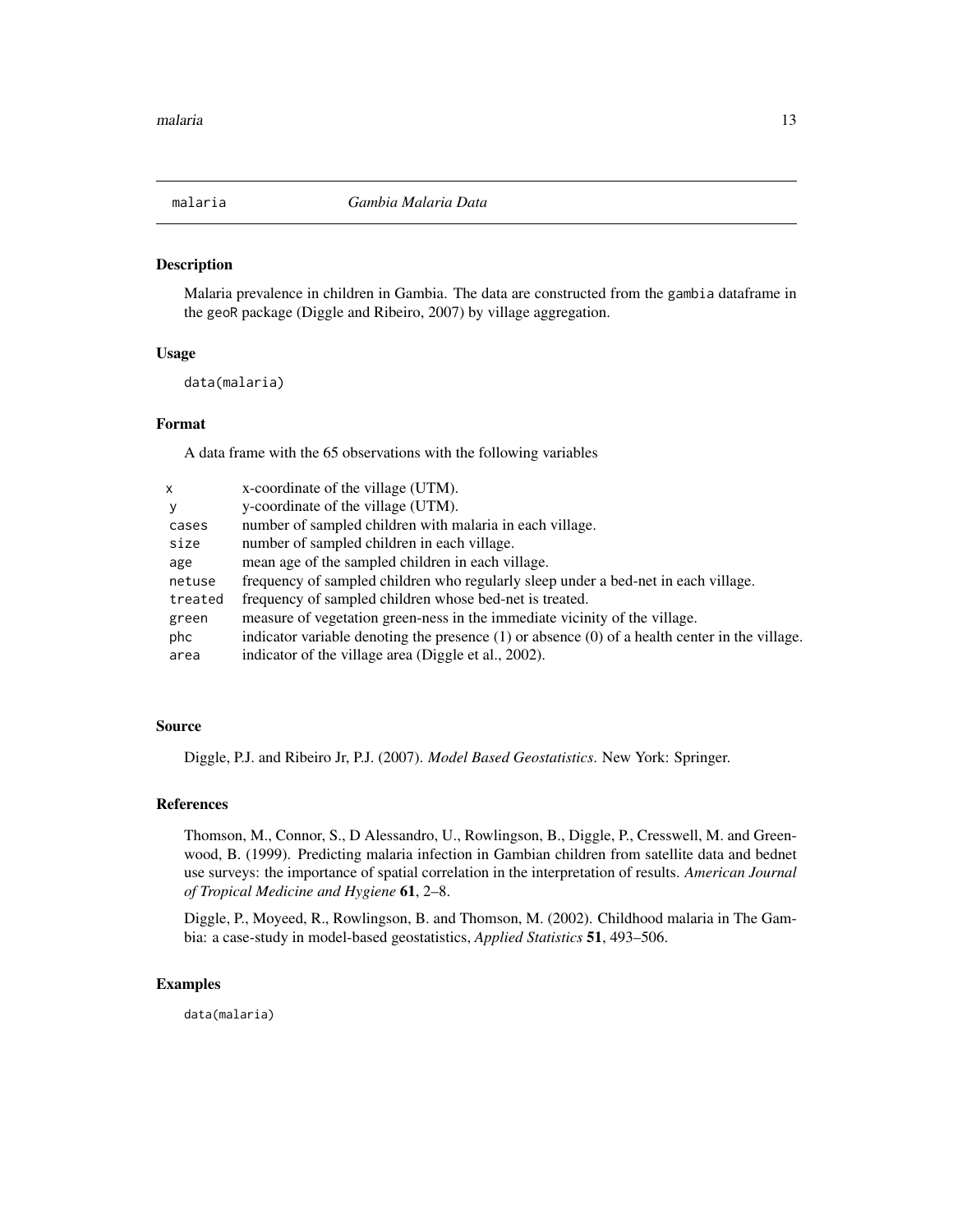<span id="page-13-2"></span><span id="page-13-0"></span>

# Description

Class of marginals available in the gcmr library.

# Value

At the moment, the following are implemented:

| beta marginals.              |
|------------------------------|
| binomial marginals.          |
| Gamma marginals.             |
| Gaussian marginals.          |
| negative binomial marginals. |
| Poisson marginals.           |
| Weibull marginals.           |
|                              |

# Author(s)

Guido Masarotto and Cristiano Varin.

#### References

Masarotto, G. and Varin, C. (2012). Gaussian copula marginal regression. *Electronic Journal of Statistics* 6, 1517–1549. <http://projecteuclid.org/euclid.ejs/1346421603>.

Masarotto, G. and Varin C. (2017). Gaussian Copula Regression in R. *Journal of Statistical Software*, 77(8), 1–26. doi: [10.18637/jss.v077.i08.](http://doi.org/10.18637/jss.v077.i08)

#### See Also

[gcmr](#page-6-1), [beta.marg](#page-5-1), [binomial.marg](#page-5-1), [gaussian.marg](#page-5-2), [Gamma.marg](#page-5-1), [negbin.marg](#page-5-1), [poisson.marg](#page-5-1), [weibull.marg](#page-5-1).

<span id="page-13-1"></span>matern.cormat *Matern Spatial Correlation*

#### Description

Sets a Matern spatial correlation matrix in Gaussian copula marginal regression models.

#### Usage

matern.cormat( $D$ , alpha = 0.5)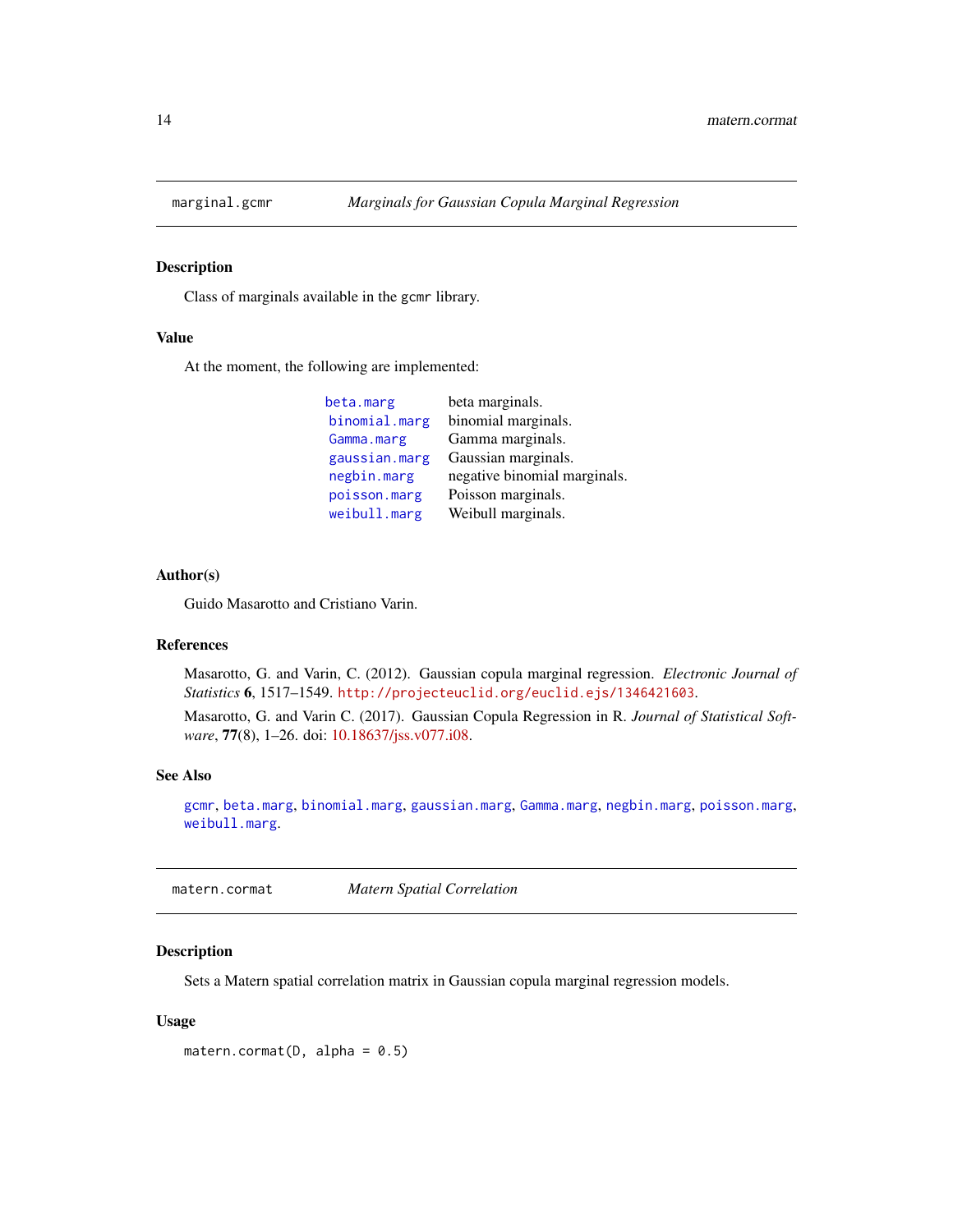#### <span id="page-14-0"></span>plot.gcmr 15

#### Arguments

| D     | matrix with values of the distances between pairs of data locations.            |
|-------|---------------------------------------------------------------------------------|
| alpha | value of the shape parameter of the Matern correlation class. The default alpha |
|       | $= 0.5$ corresponds to an exponential correlation model.                        |

# Details

The Mat\'ern correlation function is inherited from the geoR package (Diggle and Ribeiro, 2007).

# Value

An object of class [cormat.gcmr](#page-4-1) representing a Matern correlation matrix.

# Author(s)

Guido Masarotto and Cristiano Varin.

#### References

Diggle, P. and Ribeiro, P.J. (2007). *Model-based Geostatistics*. Springer.

Masarotto, G. and Varin, C. (2012). Gaussian copula marginal regression. *Electronic Journal of Statistics* 6, 1517–1549. <http://projecteuclid.org/euclid.ejs/1346421603>.

Masarotto, G. and Varin C. (2017). Gaussian Copula Regression in R. *Journal of Statistical Software*, 77(8), 1–26. doi: [10.18637/jss.v077.i08.](http://doi.org/10.18637/jss.v077.i08)

#### See Also

[gcmr](#page-6-1), [matern](#page-0-0).

<span id="page-14-1"></span>plot.gcmr *Plot Diagnostics for Gaussian Copula Marginal Regression*

#### Description

Various types of diagnostic plots for Gaussian copula regression.

#### Usage

```
## S3 method for class 'gcmr'
plot(x, which = if (!time.series) 1:4 else c(1, 3, 5, 6),
   caption = c("Residuals vs indices of obs.", "Residuals vs linear predictor",
        "Normal plot of residuals", "Predicted vs observed values",
        "Autocorrelation plot of residuals", "Partial ACF plot of residuals"),
     main = "", ask = prod(par("mfcol")) < length(which) && dev.interactive(),
     level = 0.95, col.lines = "gray",time.series = inherits(x$cormat, "arma.gcmr"), ...)
```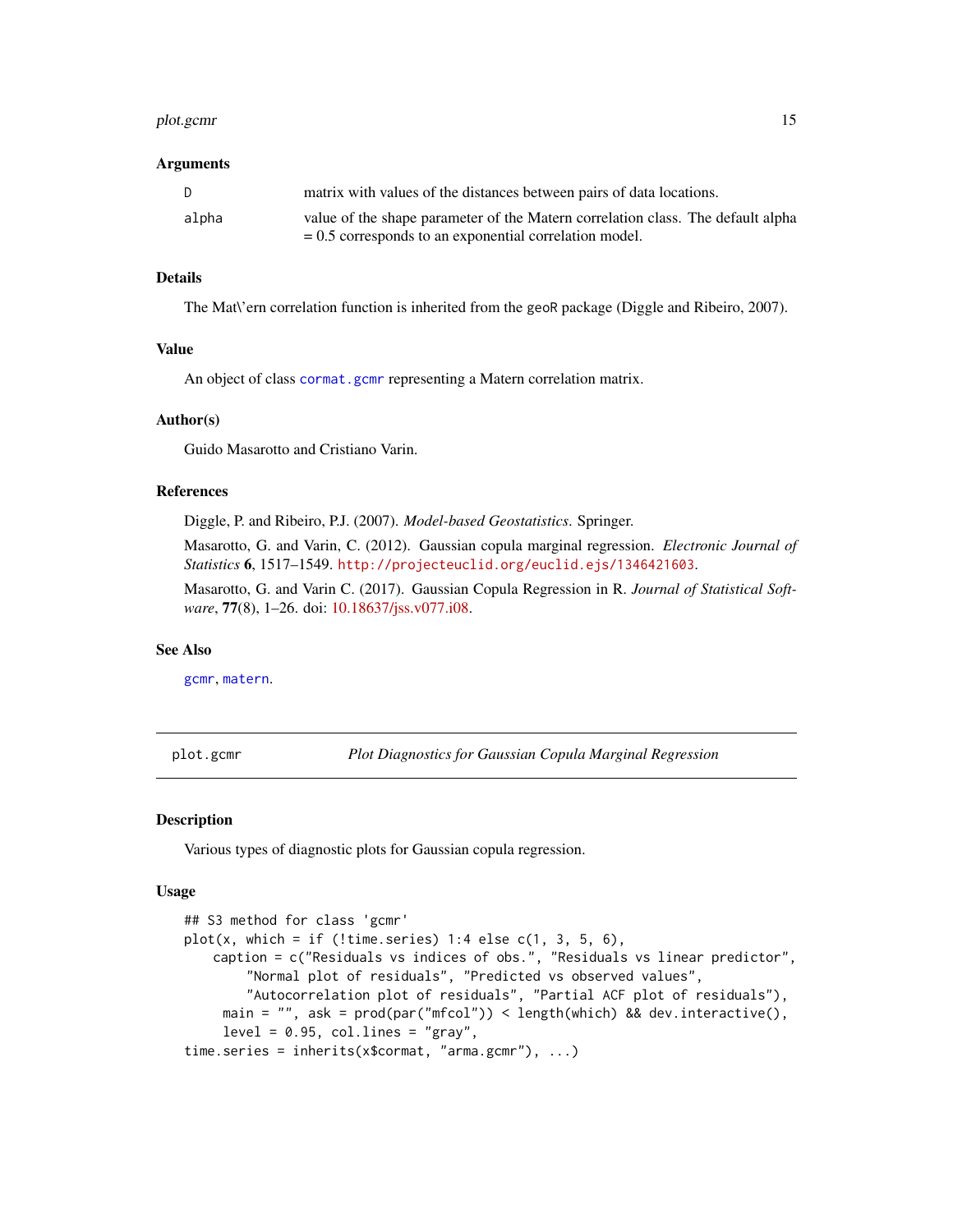#### <span id="page-15-0"></span>Arguments

| X           | a fitted model object of class gcm.                                                                                                                                                                        |
|-------------|------------------------------------------------------------------------------------------------------------------------------------------------------------------------------------------------------------|
| which       | select one, or more, of the six available plots. The default choice adapts to the<br>correlation structure and selects four plots depending on the fact that the data<br>are a regular time series or not. |
| caption     | captions to appear above the plots.                                                                                                                                                                        |
| main        | title to each plot in addition to the above caption.                                                                                                                                                       |
| ask         | if TRUE, then the user is asked before each plot.                                                                                                                                                          |
| level       | confidence level in the normal probability plot. The default is 0.95.                                                                                                                                      |
| col.lines   | color for lines. The default is "gray".                                                                                                                                                                    |
| time.series | if TRUE, four plots suitable for time series data are displayed. The default is<br>TRUE when the correlation matrix corresponds to that of $ARMA(p,q)$ process<br>and FALSE otherwise.                     |
| $\ddotsc$   | other parameters to be passed through to plotting functions.                                                                                                                                               |

#### Details

The plot method for [gcmr](#page-6-1) objects produces six types of diagnostic plots selectable through the which argument. Available choices are: Quantile residuals vs indices of the observations (which=1); Quantile residuals vs linear predictor (which=2); Normal probability plot of quantile residuals (which=3); Fitted vs observed values (which=4); Autocorrelation plot of quantile residuals (which=5); Partial autocorrelation plot of quantile residuals (which=6). The latter two plots make sense for regular time series data only.

The normal probability plot is computed via function [qqPlot](#page-0-0) from the package car (Fox and Weisberg, 2011).

# Author(s)

Guido Masarotto and Cristiano Varin.

# References

Fox, J. and Weisberg, S. (2011). *An R Companion to Applied Regression*. Second Edition. Thousand Oaks CA: Sage. <http://socserv.socsci.mcmaster.ca/jfox/Books/Companion>.

Masarotto, G. and Varin, C. (2012). Gaussian copula marginal regression. *Electronic Journal of Statistics* 6, 1517–1549. <http://projecteuclid.org/euclid.ejs/1346421603>.

Masarotto, G. and Varin C. (2017). Gaussian Copula Regression in R. *Journal of Statistical Software*, 77(8), 1–26. doi: [10.18637/jss.v077.i08.](http://doi.org/10.18637/jss.v077.i08)

# See Also

[gcmr](#page-6-1).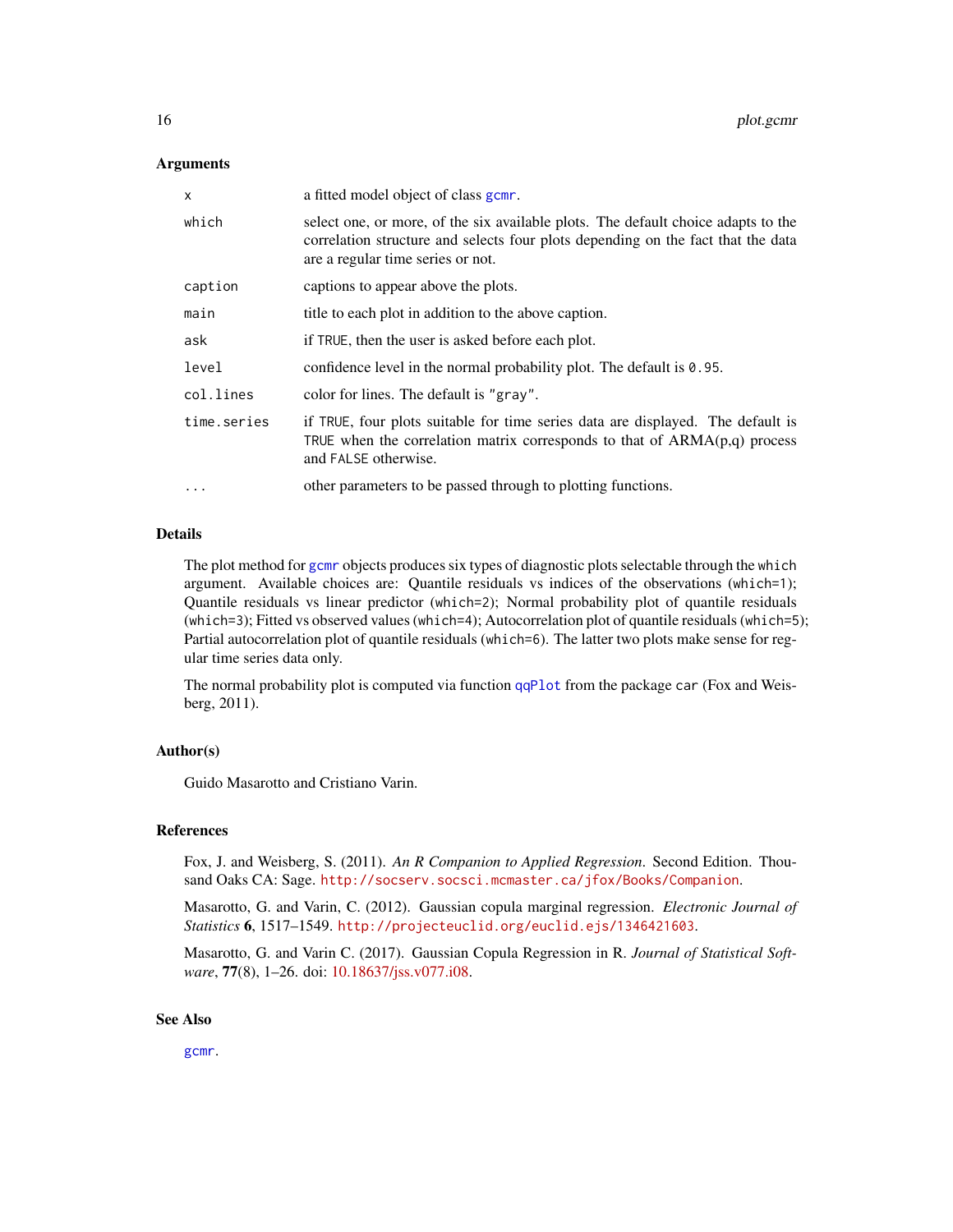# <span id="page-16-0"></span>profile.gcmr 17

# Examples

```
## beta regression with ARMA(1,3) errors
data(HUR)
trend <- scale(time(HUR))
m <- gcmr(HUR \sim trend | trend, marginal = beta.marg, cormat = arma.cormat(1, 3))
## normal probability plot
plot(m, 3)
## autocorrelation function of residuals
plot(m, 5)
```
polio *Polio Time Series*

#### Description

Time series of Polio incidences in U.S.A. from 1970 to 1983.

#### Usage

data(polio)

# Format

A data frame with the 168 monthly observations (from January 1970 to December 1983) with the following variables

| - V              | time series of polio incidences.                |
|------------------|-------------------------------------------------|
| $t*10^(-3)$      | linear trend multiplied by factor $10^{(-3)}$ . |
| $cos(2*pi*t/12)$ | cosine annual seasonal component.               |
| $sin(2*pi*t/12)$ | sine annual seasonal component.                 |
| $cos(2*pi*t/6)$  | cosine semi-annual seasonal component.          |
| $sin(2*pi*t/6)$  | sine semi-annual seasonal component.            |

# Source

Zeger, S.L. (1988). A regression model for time series of counts. *Biometrika* 75, 822–835.

# Examples

data(polio)

profile.gcmr *Profile Log-Likelihood for Gaussian Copula Marginal Regression Models*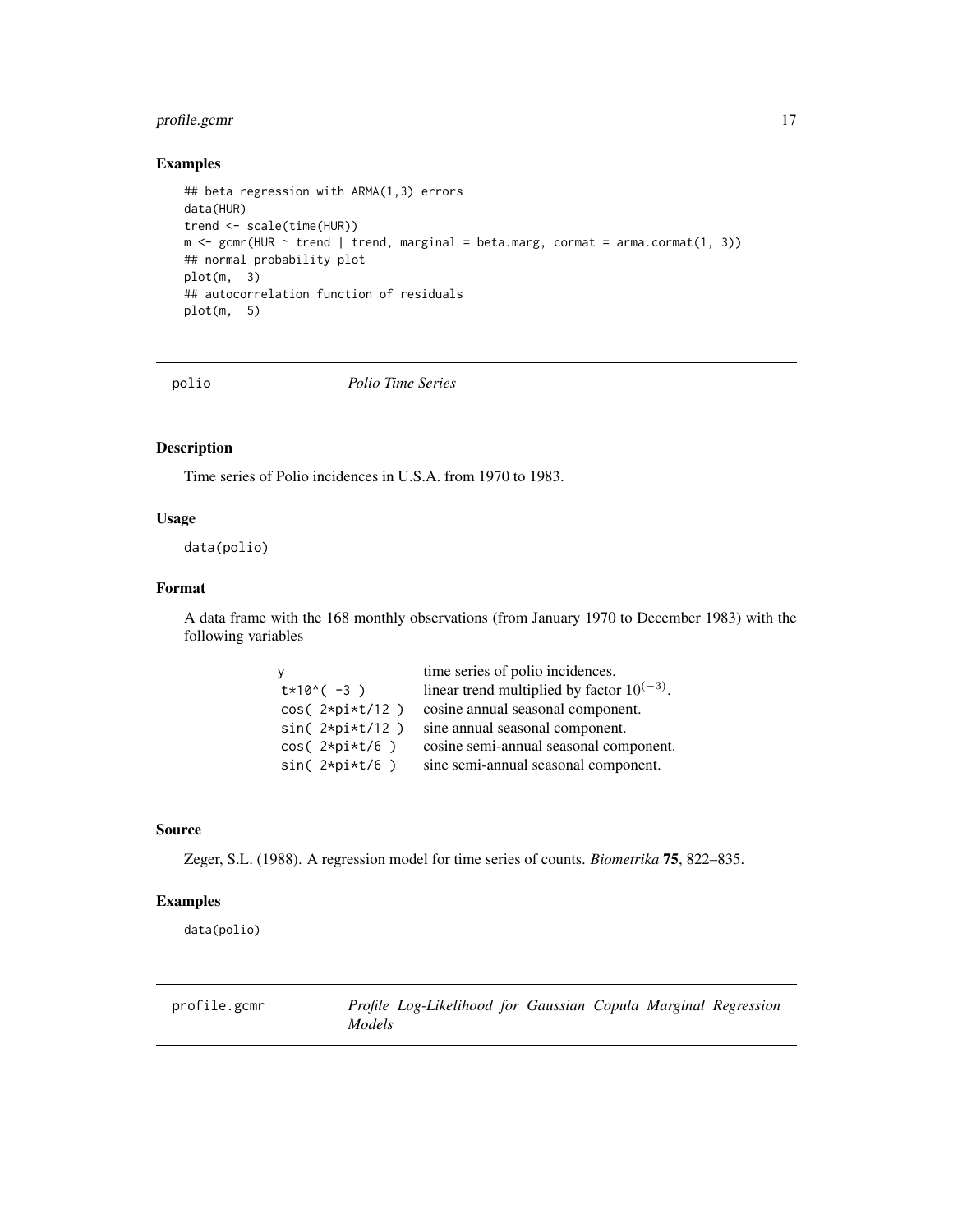# <span id="page-17-0"></span>Description

Computes the profile log-likelihood for mean response parameters of a Gaussian copula marginal regression model.

#### Usage

```
## S3 method for class 'gcmr'
profile(fitted, which, low, up, npoints = 10,
       display = TRUE, alpha = 0.05, progress.bar = TRUE, ...)
```
# Arguments

| fitted       | a fitted Gaussian copula marginal regression model of class gcmr.                                                                                                                    |
|--------------|--------------------------------------------------------------------------------------------------------------------------------------------------------------------------------------|
| which        | the index of the regression parameter which should be profiled.                                                                                                                      |
| low          | the lower limit used in computation of the profile log-likelihood. If this is<br>missing, then the lower limit is set equal to the estimate minus three times<br>its standard error. |
| up           | the upper limit used in computation of the profile log-likelihood. If this is<br>missing, then the upper limit is set equal to the estimate plus three times its<br>standard error.  |
| npoints      | number of points used in computation of the profile log-likelihood. Default is<br>10.                                                                                                |
| display      | should the profile log-likelihood be displayed or not? default is TRUE.                                                                                                              |
| alpha        | the significance level, default is $0.05$ .                                                                                                                                          |
| progress.bar | logical. If TRUE, a text progress bar is displayed.                                                                                                                                  |
| .            | further arguments passed to plot.                                                                                                                                                    |
|              |                                                                                                                                                                                      |

# Details

If the display is requested, then the profile log-likelihood is smoothed by cubic spline interpolation.

# Value

A list with the following components:

| points  | points at which the profile log-likelihood is evaluated. |
|---------|----------------------------------------------------------|
| profile | values of the profile log-likelihood.                    |

#### Author(s)

Guido Masarotto and Cristiano Varin.

# References

Masarotto, G. and Varin, C. (2012). Gaussian copula marginal regression. *Electronic Journal of Statistics* 6, 1517–1549. <http://projecteuclid.org/euclid.ejs/1346421603>.

Masarotto, G. and Varin C. (2017). Gaussian Copula Regression in R. *Journal of Statistical Software*, 77(8), 1–26. doi: [10.18637/jss.v077.i08.](http://doi.org/10.18637/jss.v077.i08)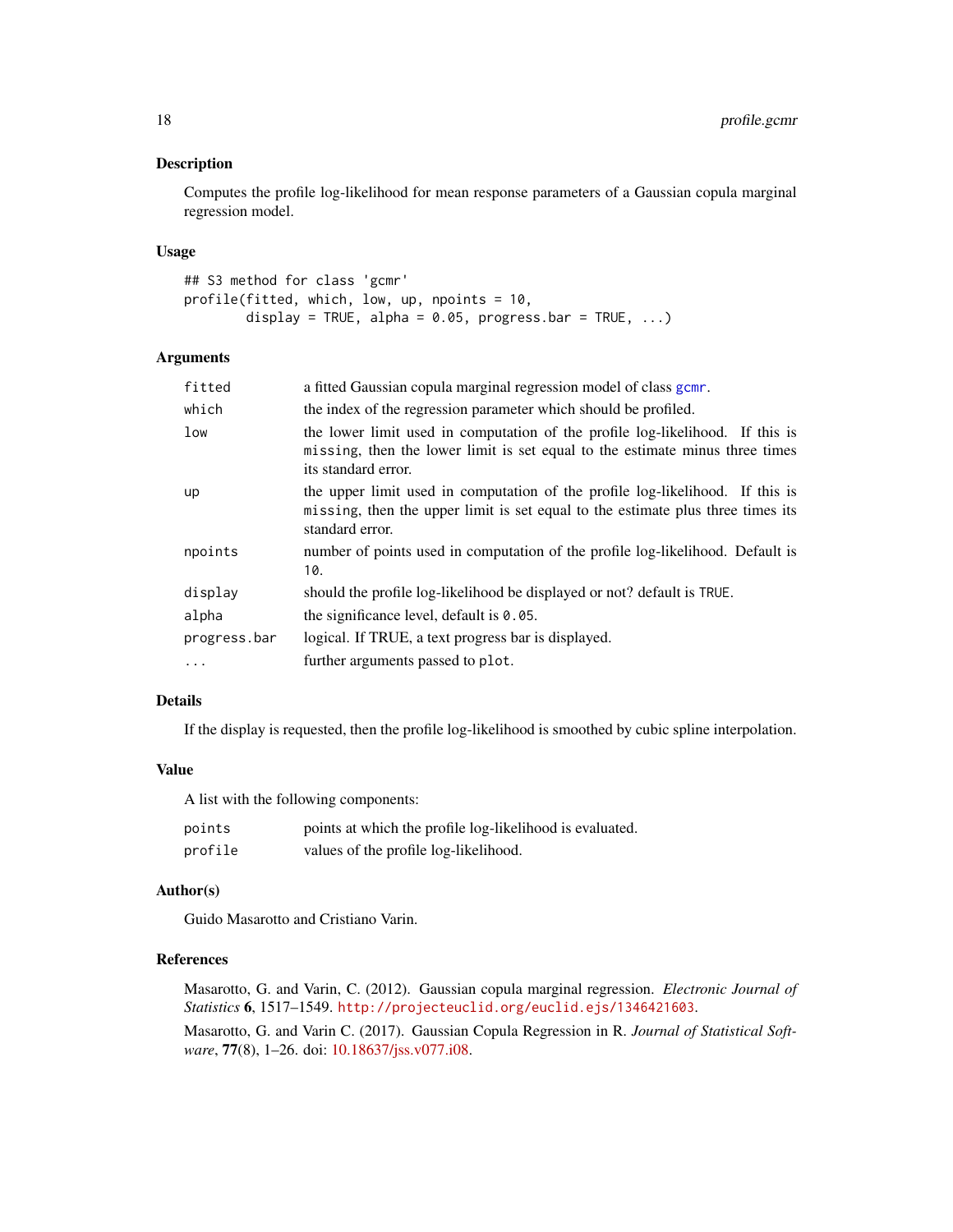# <span id="page-18-0"></span>residuals.gcmr 19

#### See Also

[gcmr](#page-6-1)

#### Examples

```
## spatial binomial data
## Not run:
data(malaria)
D <- sp::spDists(cbind(malaria$x, malaria$y))/1000
m <- gcmr(cbind(cases, size-cases) ~ netuse+I(green/100)+phc, data=malaria,
marginal=binomial.marg, cormat=matern.cormat(D), options=gcmr.options(seed=987))
prof <- profile(m, which = 2)
prof
```
## End(Not run)

<span id="page-18-1"></span>

residuals.gcmr *Quantile Residuals for Gaussian Copula Marginal Regression*

# Description

Computes various type of quantile residuals for validation of a fitted Gaussian copula marginal regression model, as described in Masarotto and Varin (2012; 2017).

# Usage

```
## S3 method for class 'gcmr'
residuals(object, type=c("conditional","marginal"),
         method=c("random","mid"),...)
```
# Arguments

| object   | an object of class gcmr, typically the result of a call to gcmr.                                                                                                                                                                           |
|----------|--------------------------------------------------------------------------------------------------------------------------------------------------------------------------------------------------------------------------------------------|
| type     | the type of quantile residuals which should be returned. The alternatives are:<br>"conditional" (default) and "marginal".                                                                                                                  |
| method   | different methods available for quantile residuals in case of discrete responses:<br>"random" for randomized quantile residuals (default), and "mid" for mid inter-<br>val quantile residuals as defined in Zucchini and MacDonald (2009). |
| $\cdots$ | further arguments passed to or from other methods.                                                                                                                                                                                         |

# Details

Quantile residuals are defined in Dunn and Smyth (1996). Two different types are available:

| conditional | quantile residuals that account for the dependence.        |
|-------------|------------------------------------------------------------|
| marginal    | quantile residuals that do not account for the dependence. |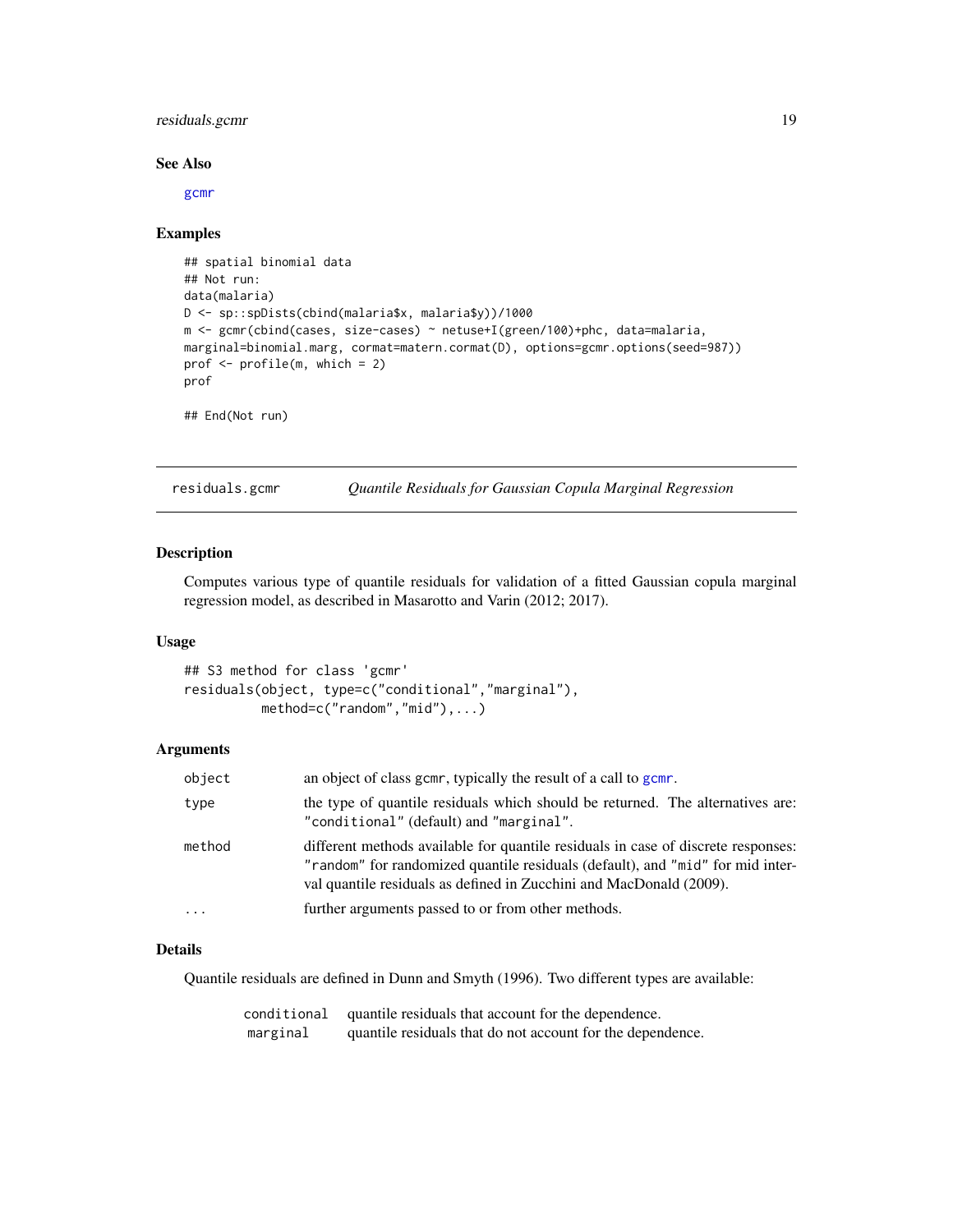Conditional quantile residuals are normal quantiles of Rosenblatt (1952) transformations and they are appropriate for validation of the marginal regression models discussed in Masarotto and Varin (2012; 2017). If the responses are discrete, then the conditional quantile residuals are not well defined. This difficulty is overcame by randomized quantile residuals available through option method="random". Alternatively, Zucchini and MacDonald (2009) suggest the use of mid interval quantile residuals (method="mid").

# **Note**

Differently from randomized quantile residuals, mid quantile residuals are not realizations of incorrelated standard normal variables under model conditions.

It is appropriate to inspect several sets of randomized quantile residuals before to take a decision about the model.

See Masarotto and Varin (2012; 2017) for more details.

# Author(s)

Guido Masarotto and Cristiano Varin.

## References

Dunn, P.K. and Smyth, G.K. (1996). Randomized quantile residuals. *Journal of Computational and Graphical Statistics* 5, 236–244.

Masarotto, G. and Varin, C. (2012). Gaussian copula marginal regression. *Electronic Journal of Statistics* 6, 1517–1549. <http://projecteuclid.org/euclid.ejs/1346421603>.

Masarotto, G. and Varin C. (2017). Gaussian Copula Regression in R. *Journal of Statistical Software*, 77(8), 1–26. doi: [10.18637/jss.v077.i08.](http://doi.org/10.18637/jss.v077.i08)

Rosenblatt, M. (1952). Remarks on a multivariate transformation. *The Annals of Mathematical Statistics* 23, 470–472.

Zucchini, W. and MacDonald, I.L. (2009). *Hidden Markov Models for Time Series*. Chapman and Hall/CRC.

#### See Also

[gcmr](#page-6-1)

#### Examples

```
## spatial binomial data
## Not run:
data(malaria)
D <- sp::spDists(cbind(malaria$x, malaria$y))/1000
m <- gcmr(cbind(cases, size-cases) ~ netuse+I(green/100)+phc, data=malaria,
marginal=binomial.marg, cormat=matern.cormat(D))
res <- residuals(m)
## normal probability plot
qqnorm(res)
qqline(res)
## or better via plot.gcmr
```
<span id="page-19-0"></span>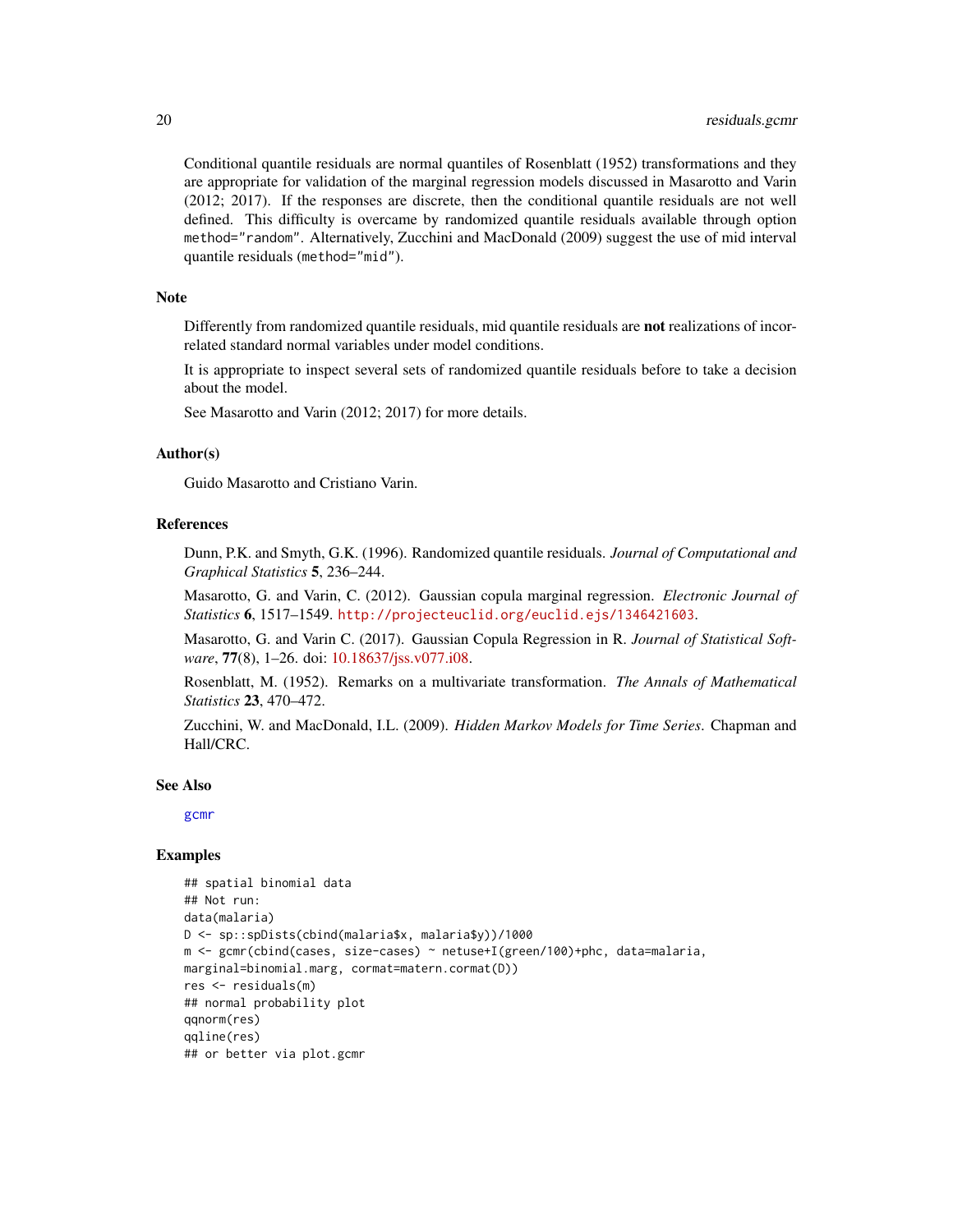# <span id="page-20-0"></span>summary.gcmr 21

```
plot(m, which = 3)
```
## End(Not run)

#### scotland *Scotland Lip Cancer Data*

# Description

Male lip cancer in Scotland counties between 1975-1980.

#### Usage

data(scotland)

#### Format

A data frame with the 56 observations with the following variables

| observed   | observed cases in each county.                                              |
|------------|-----------------------------------------------------------------------------|
| expected   | expected cases in each county.                                              |
| <b>AFF</b> | proportion of the population employed in agriculture, fishing, or forestry. |
| latitude   | county latitude.                                                            |
|            | longitude county longitude.                                                 |

# Source

Waller, L.A. and Gotway, C.A. (2004). *Applied Spatial Statistics for Public Health Data*. New York: John Wiley and Sons.

#### References

Clayton D. and Kaldor J. (1987). Empirical Bayes estimates of age-standardized relative risks for use in disease mapping. *Biometrics* 43, 671–681.

# Examples

data(scotland)

summary.gcmr *Methods for gcmr Objects*

# <span id="page-20-1"></span>Description

Methods for extracting information from fitted beta regression model objects of class "gcmr".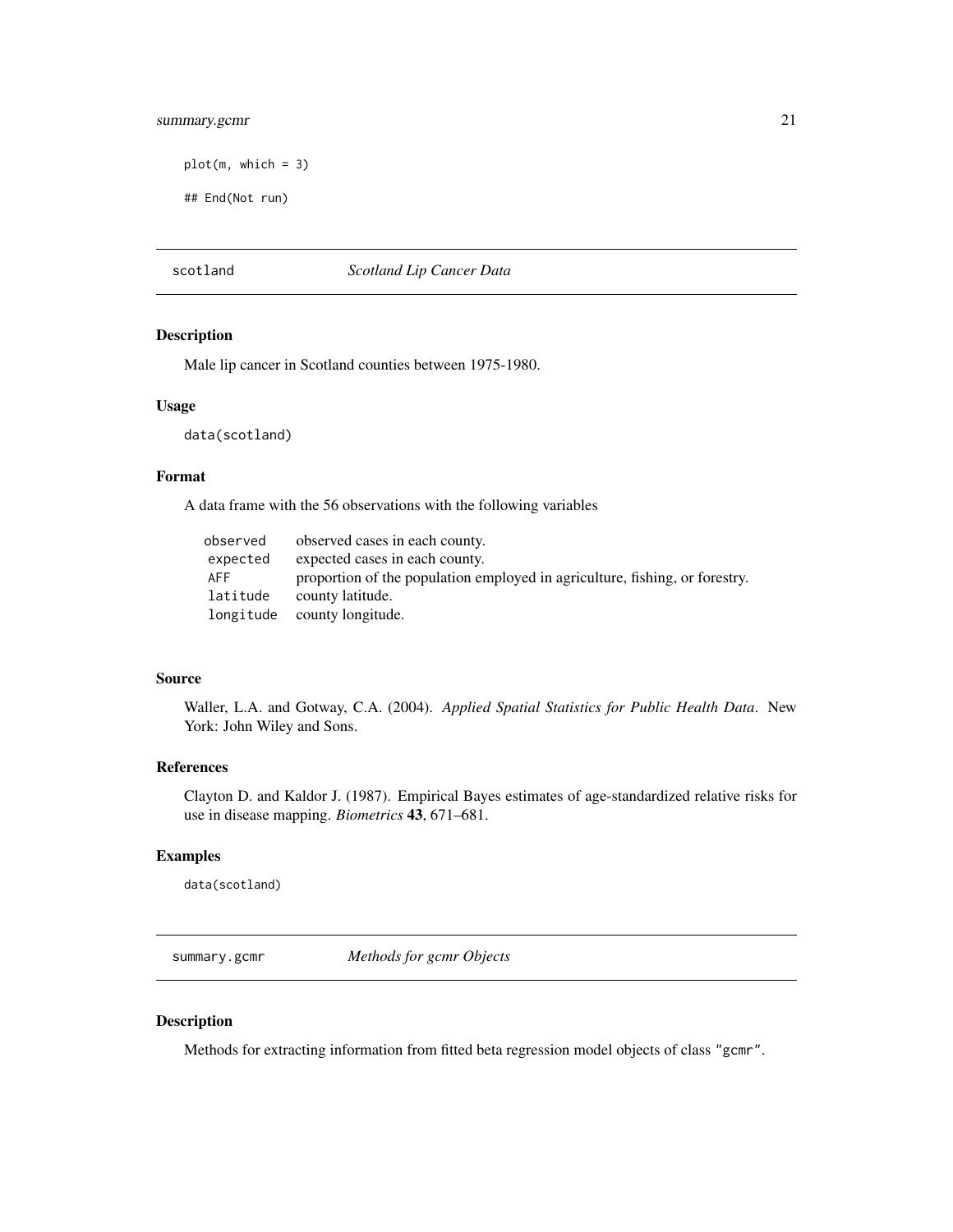# Usage

```
## S3 method for class 'gcmr'
summary(object, ...)
## S3 method for class 'gcmr'
coef(object, ...)
## S3 method for class 'gcmr'
vcov(object, ...)
## S3 method for class 'gcmr'
break(x, \ldots)## S3 method for class 'gcmr'
estfun(x, \ldots)
```
#### Arguments

| object, x               | a fitted marginal regression model of class gcm. |
|-------------------------|--------------------------------------------------|
| $\cdot$ $\cdot$ $\cdot$ | additional arguments, but currently not used.    |

# Value

The function summary.gcmr returns an object of class "summary.glm", a list with some components of the gcmr object, plus

| coefficients | a list with components marginal and copula containing the maximum likeli-    |
|--------------|------------------------------------------------------------------------------|
|              | hood estimates of the marginal and Gaussian copula parameters, respectively. |
| aic          | Akaike Information Criterion.                                                |

Function [coef](#page-0-0) returns the estimated coefficients and [vcov](#page-0-0) their variance-covariance matrix. Functions [bread](#page-0-0) and [estfun](#page-0-0) extract the components of the robust sandwich variance matrix that can be computed with the [sandwich](#page-0-0) package (Zeileis, 2004; 2006).

# Author(s)

Guido Masarotto and Cristiano Varin.

#### References

Zeileis, A. (2004). Econometric computing with HC and HAC covariance matrix estimators. *Journal of Statistical Software* 11, issue 10.

Zeileis, A. (2006). Object-oriented computation of sandwich estimators. *Journal of Statistical Software* 16, issue 9.

# See Also

[bread](#page-0-0), [estfun](#page-0-0), [gcmr](#page-6-1), [sandwich](#page-0-0).

<span id="page-21-0"></span>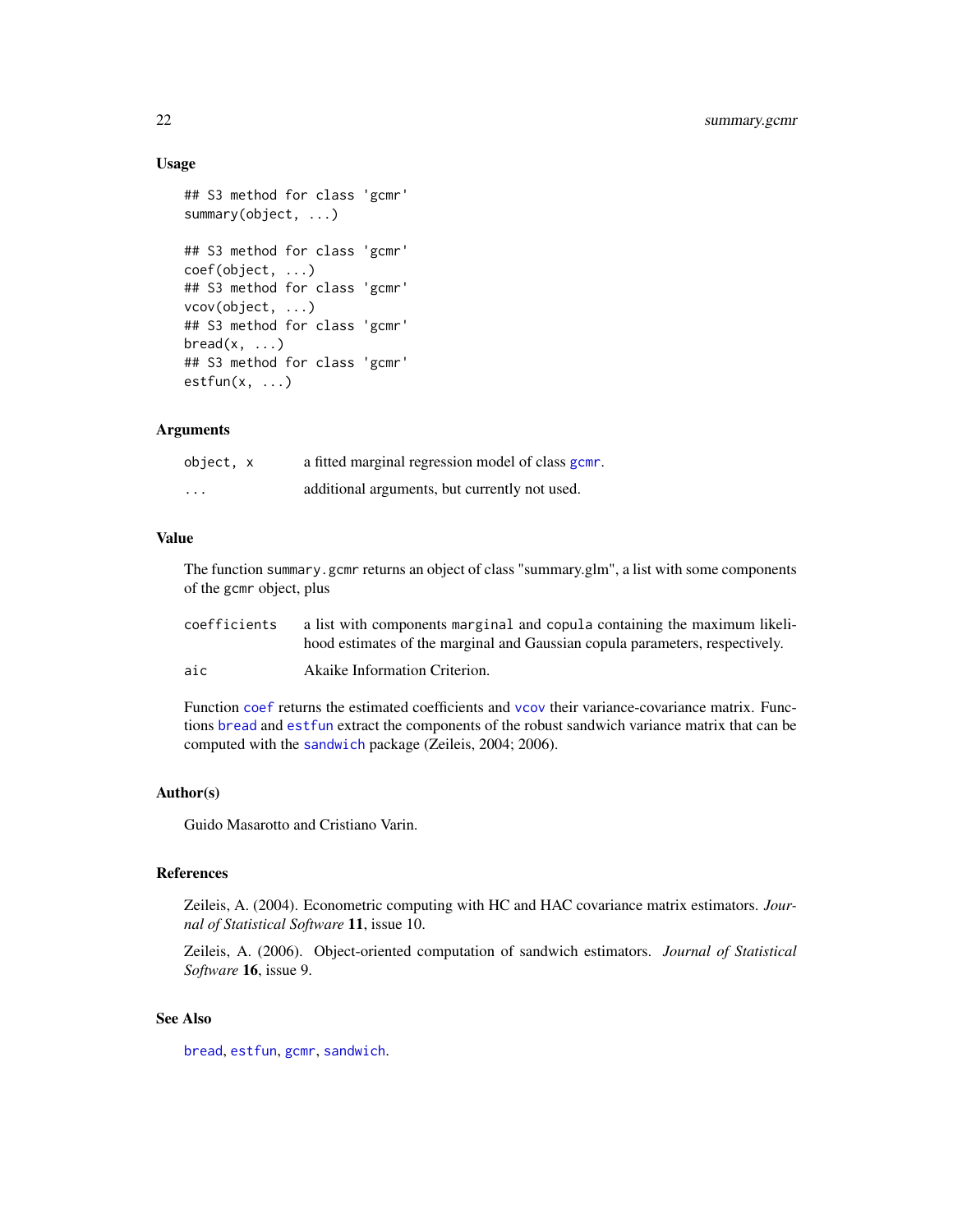# summary.gcmr 23

# Examples

```
data(epilepsy)
fit <- gcmr(counts ~ offset(log(time)) + visit + trt + visit:trt, data = epilepsy,
subset = (id != 49), marginal = negbin.marg, cormat = cluster.cormat(id, "ar1"),
options=gcmr.options(seed=123, nrep=c(25,100) ))
summary(fit)
```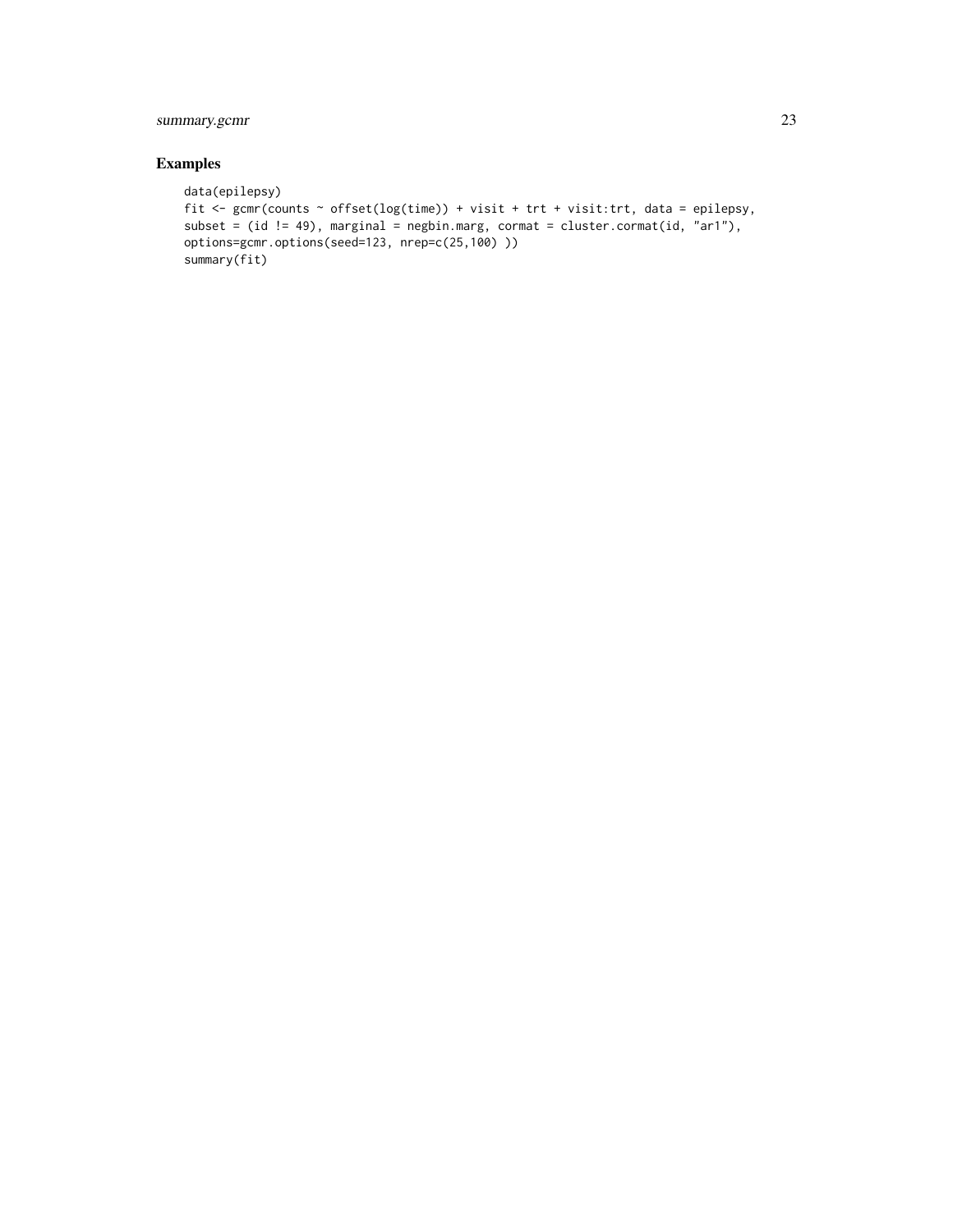# <span id="page-23-0"></span>**Index**

∗Topic datasets malaria, [13](#page-12-0) polio, [17](#page-16-0) scotland, [21](#page-20-0) ∗Topic models residuals.gcmr, [19](#page-18-0) ∗Topic nonlinear arma.cormat, [3](#page-2-0) cluster.cormat, [4](#page-3-0) cormat.gcmr, [5](#page-4-0) gaussian.marg, [6](#page-5-0) gcmr, [7](#page-6-0) gcmr.options, [10](#page-9-0) ind.cormat, [12](#page-11-0) marginal.gcmr, [14](#page-13-0) matern.cormat, [14](#page-13-0) profile.gcmr, [17](#page-16-0) ∗Topic package gcmr-package, [2](#page-1-0) ∗Topic regression arma.cormat, [3](#page-2-0) cluster.cormat, [4](#page-3-0) cormat.gcmr, [5](#page-4-0) gaussian.marg, [6](#page-5-0) gcmr, [7](#page-6-0) gcmr.options, [10](#page-9-0) ind.cormat, [12](#page-11-0) marginal.gcmr, [14](#page-13-0) matern.cormat, [14](#page-13-0) profile.gcmr, [17](#page-16-0) residuals.gcmr, [19](#page-18-0) arma.cormat, [3,](#page-2-0) *[5](#page-4-0)* as.data.frame, *[8](#page-7-0)* beta.marg, *[14](#page-13-0)* beta.marg *(*gaussian.marg*)*, [6](#page-5-0) betareg, *[7,](#page-6-0) [8](#page-7-0)*, *[10](#page-9-0)* binomial.marg, *[9](#page-8-0)*, *[14](#page-13-0)*

binomial.marg *(*gaussian.marg*)*, [6](#page-5-0)

bn.marg *(*gaussian.marg*)*, [6](#page-5-0) bread, *[22](#page-21-0)* bread.gcmr *(*summary.gcmr*)*, [21](#page-20-0) cluster.cormat, [4,](#page-3-0) *[5](#page-4-0)* coef, *[22](#page-21-0)* coef.gcmr *(*summary.gcmr*)*, [21](#page-20-0) coefficients, *[9](#page-8-0)* coeftest.gcmr *(*summary.gcmr*)*, [21](#page-20-0) cormat.gcmr, *[3,](#page-2-0) [4](#page-3-0)*, [5,](#page-4-0) *[8](#page-7-0)*, *[10](#page-9-0)*, *[12](#page-11-0)*, *[15](#page-14-0)* epilepsy, [5](#page-4-0) estfun, *[22](#page-21-0)* estfun.gcmr *(*summary.gcmr*)*, [21](#page-20-0) family, *[6](#page-5-0)* fitted, *[9](#page-8-0)* Formula, *[8](#page-7-0)*, *[10](#page-9-0)* Gamma.marg, *[14](#page-13-0)* Gamma.marg *(*gaussian.marg*)*, [6](#page-5-0) gaussian.marg, [6,](#page-5-0) *[14](#page-13-0)* gcmr, *[2,](#page-1-0) [3](#page-2-0)*, *[5](#page-4-0)*, *[7](#page-6-0)*, [7,](#page-6-0) *[8,](#page-7-0) [9](#page-8-0)*, *[11,](#page-10-0) [12](#page-11-0)*, *[14](#page-13-0)[–16](#page-15-0)*, *[18](#page-17-0)[–20](#page-19-0)*, *[22](#page-21-0)* gcmr-package, [2](#page-1-0) gcmr.options, *[8](#page-7-0)[–10](#page-9-0)*, [10](#page-9-0) gs.marg *(*gaussian.marg*)*, [6](#page-5-0) HUR, [11](#page-10-0) ind.cormat, *[5](#page-4-0)*, [12](#page-11-0) logLik, *[9](#page-8-0)* logLik.gcmr *(*summary.gcmr*)*, [21](#page-20-0) malaria, [13](#page-12-0) marginal.gcmr, *[7,](#page-6-0) [8](#page-7-0)*, *[10](#page-9-0)*, [14](#page-13-0) matern, *[15](#page-14-0)* matern.cormat, *[5](#page-4-0)*, [14](#page-13-0) model.frame.gcmr *(*summary.gcmr*)*, [21](#page-20-0) model.matrix.gcmr *(*summary.gcmr*)*, [21](#page-20-0)